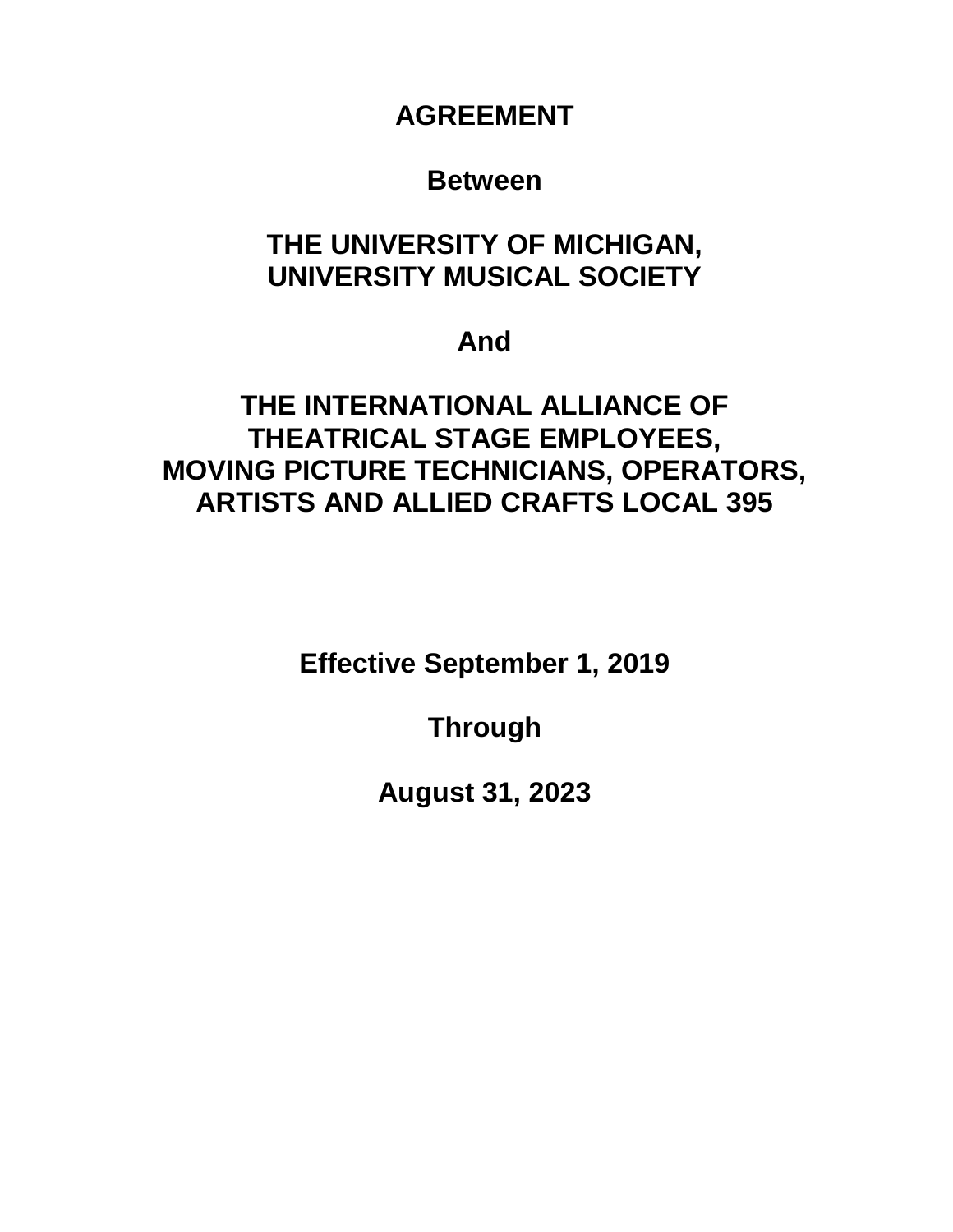# **TABLE OF CONTENTS**

|                |                                                                                                                    | 3                                      |
|----------------|--------------------------------------------------------------------------------------------------------------------|----------------------------------------|
| $\mathsf{I}$ . |                                                                                                                    | 4                                      |
| II.            |                                                                                                                    | 4<br>4<br>5<br>6<br>$\overline{7}$     |
| III.           |                                                                                                                    | 8<br>8<br>9<br>9                       |
|                | 2.<br>3. Staffing - Professional/Academic Endeavors Page<br>4.<br>5. Riggers, Loaders and Fork Lift Operators Page | 9<br>9<br>9<br>9<br>10                 |
|                |                                                                                                                    | 10<br>11<br>12<br>13<br>13<br>14<br>15 |
| IV.            |                                                                                                                    | 15                                     |
| V.             |                                                                                                                    | 16                                     |
| VI.            |                                                                                                                    | 16                                     |
| VII.           |                                                                                                                    | 17<br>17<br>17<br>18                   |
| VIII.          |                                                                                                                    | 19                                     |
|                |                                                                                                                    | 21                                     |
|                | Appendix B: Agreement with Parking & Transportation ServicesPage                                                   | 25                                     |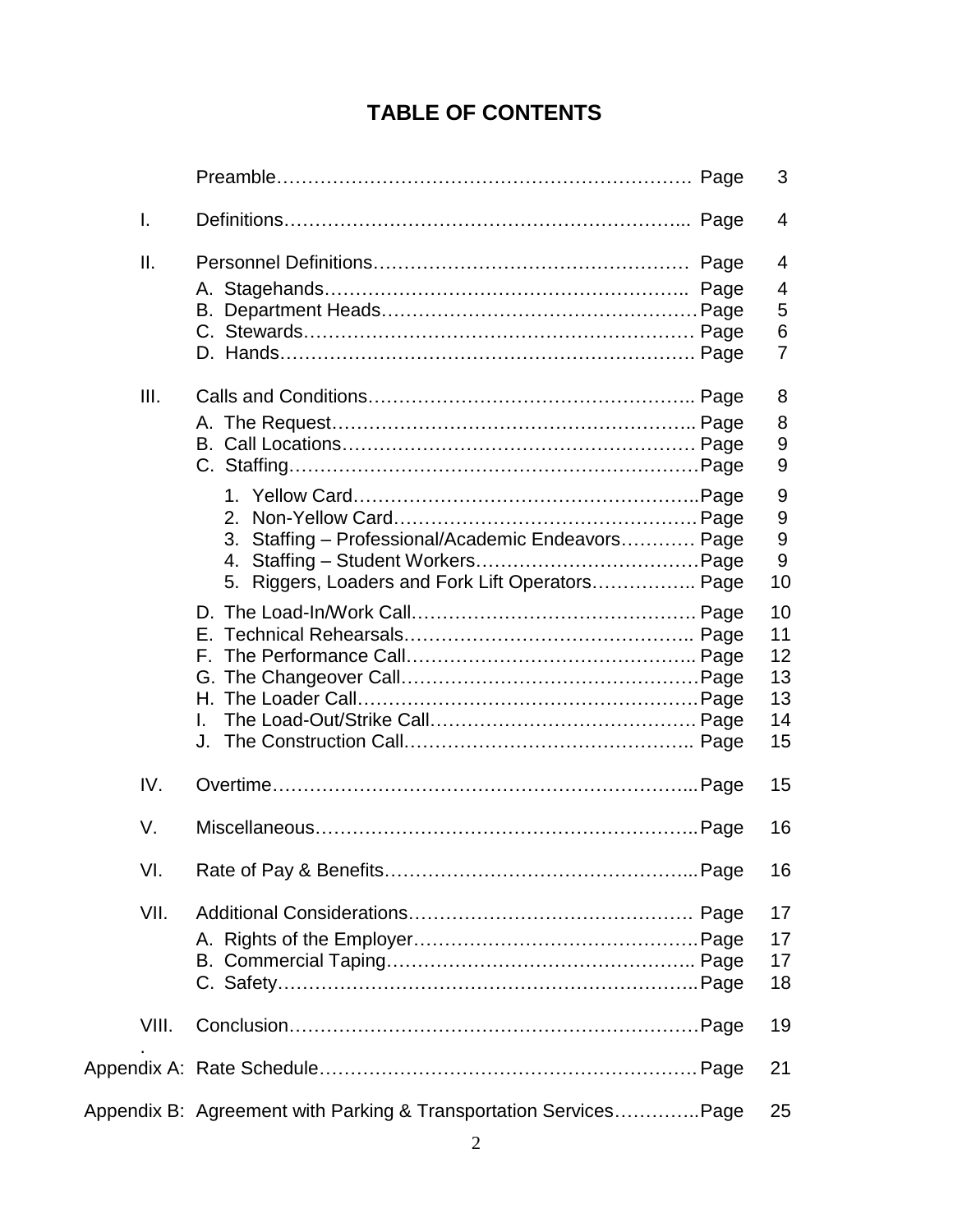#### **PREAMBLE**

In fulfillment of its responsibility as an academic institution, the University of Michigan (hereafter called the University) offers academic courses and student programs in Theatre, Drama, and Music. In support of these academic and student programs, the University will produce theatrical and musical events for the purpose of providing practicum and experience in both Performing Arts and Technical Theatre. Such events will be staged and staffed either entirely or in part by students, faculty, and staff including cooperative arrangements with other educational institutions.

There is no requirement to issue a call to The International Alliance of Theatrical Stage Employees, Moving Picture Technicians, Artists and Allied Crafts (hereinafter called IATSE) to exclusively staff such academic and student productions. In the event a call is issued, IATSE may accept or reject the call.

The University recognizes that the significant role served by IATSE employees creates a professional work environment that enhances the ability of the University to offer, with the highest professional standards, a variety of theatrical, musical, and popular entertainment events. It is not the intention of the University, by the utilization of student workers, to diminish or otherwise erode the role of IATSE employees. In that regard, the parties have deliberated and agreed to the conditions stated herein.

THIS AGREEMENT shall be effective September 1, 2019, through August 31, 2023, between the University of Michigan and IATSE Local 395, of the International Alliance of Theatrical Stage Employees, Moving Picture Technicians, Artists and Allied Crafts of the United States and Canada, AFL-CIO and will cover all venues within Local 395's jurisdiction where the University of Michigan presents, exhibits and/or produces.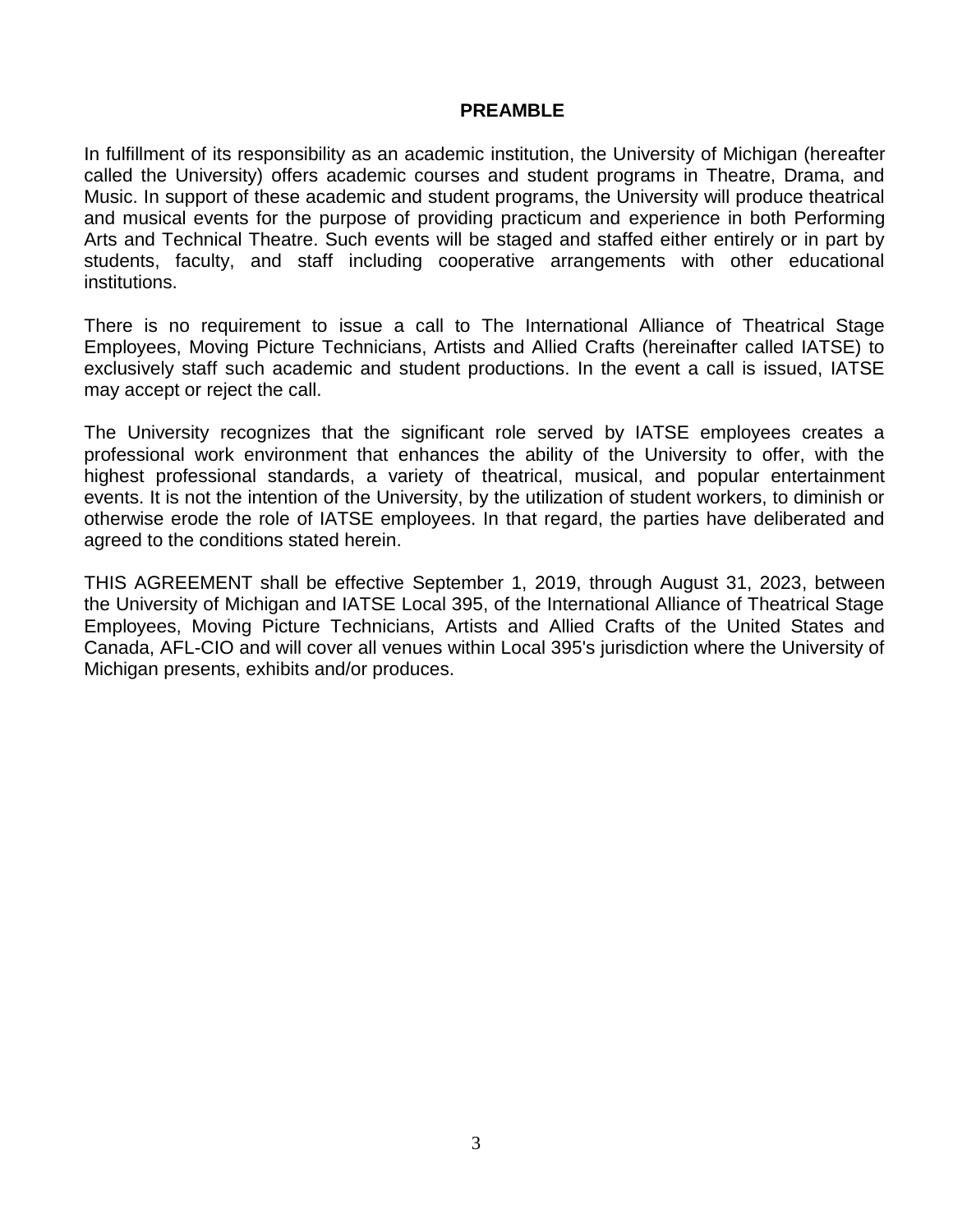## **I. DEFINITIONS:**

**The University of Michigan** is a non-profit educational organization that presents professional dance concerts, plays, music, concerts, and other events, as well as provides the opportunity for other organizations to participate as guests of the University of Michigan.

**IATSE Local 395** (hereafter referred to as IATSE), of the International Alliance of Theatrical Stage Employees, Moving Picture Technicians, Artists and Allied Crafts of the United States and Canada, AFL-CIO, is the duly authorized representative of all employees referred by IATSE, whom the University engages to perform stage work.

This agreement covers all work performed by, for, and/or on behalf of the University in the following **Scope of work:**

Production and/or presentation of professional theatrical shows, concerts, dance concerts, plays, music, and other events, including (but not limited to) employees performing stage carpentry, rigging, electrical, sound, lighting, props, wardrobe, audio-visual, projection, video, truck loading and unloading, fork-lift operation, and other industry recognized stage services.

Calls for work at events that do not involve a paid fee per person attending (whether performers are paid or not), or calls for work at events that involve professional artists performing for free or for a nominal honorarium with students or non-profit organizations registered in the State of Michigan shall be at the discretion of the University in consultation with the IATSE Business Representative. The intent of these types of events would be for educational or community-serving purposes and would have no commercial objective beyond covering costs.

## **II. PERSONNEL DEFINITIONS**

- **A. Stagehands** are individuals who perform entertainment work as carpenters, electricians, sound technicians, property technicians, video technicians, loaders, riggers, wardrobe, makeup/wig technicians, and fork lift operators.
	- 1. **Carpenters** are stagehands who perform work as grips, flymen, deck hands, and/or builders.
		- a. **Riggers** are stagehands who perform specialized work for suspended entertainment equipment in a manner consistent with general practices in the industry.
		- b. All individuals called as riggers shall be qualified to perform the full range of rigger duties.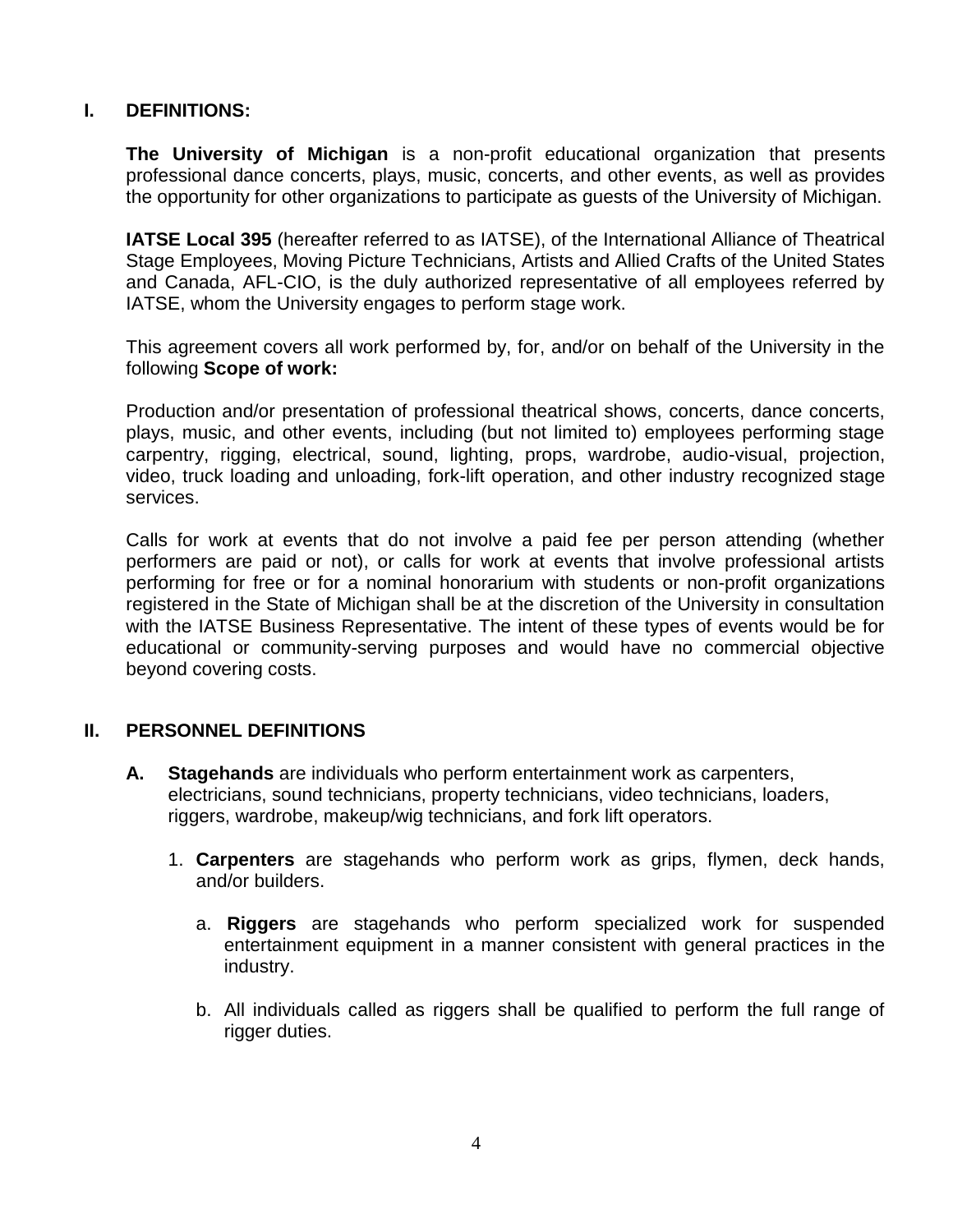- c**. Loaders** are stagehands who work loading and unloading trucks.
- d**. Fork Lift Operators** are stagehands who work loading and unloading trucks as drivers of fork lifts and who have obtained the appropriate current certification.
- . 2. **Electricians** are stagehands who install, operate, and remove entertainment lighting and electronic equipment, including the operation of lighting consoles.
	- a. **Follow Spot Operators** are stagehands who operate followspots.
	- b. **Light-Board Programmers** are stagehands who program LED and/or moving lights.
- 3. **Sound Technicians** are stagehands who install, operate and remove sound equipment, including the operation of sound consoles.
- 4. **Property Technicians** are stagehands who install, operate, repair, and remove stage properties, and set dressing.
- 5. **Wardrobe technicians** are stagehands who prepare, repair, and run costumes.
	- a. **Makeup and Wig Technicians** are stagehands who perform work in preparing makeup, hair needs and hair styles.
- 6. **Video Technicians** are stagehands who install, operate, and remove video/projection/camera equipment that is inherently part of the production.
- 7. **Camera Operators and Camera Assistants** are stagehands who install, operate, and remove video camera, recording and broadcast equipment for the purpose of archival recording, broadcast recording and live web streaming etc.
- **B. Department Heads** will be appointed by the Business Agent of IATSE Local 395. The first person called in any department shall be designated head on any given call. (Departments are Electrical, Carpentry, Properties, Wardrobe, Sound, Video).

Department Heads will work on the call as team leaders coordinating the work of their departments. For these responsibilities they will be compensated in accordance with Appendix A.

A head electrician will be appointed for every call where any type of stage/theatrical electrical work occurs.

When the University calls a Light-Board Programmer, that person will be paid at the Head Electrician rate for the duration of the call.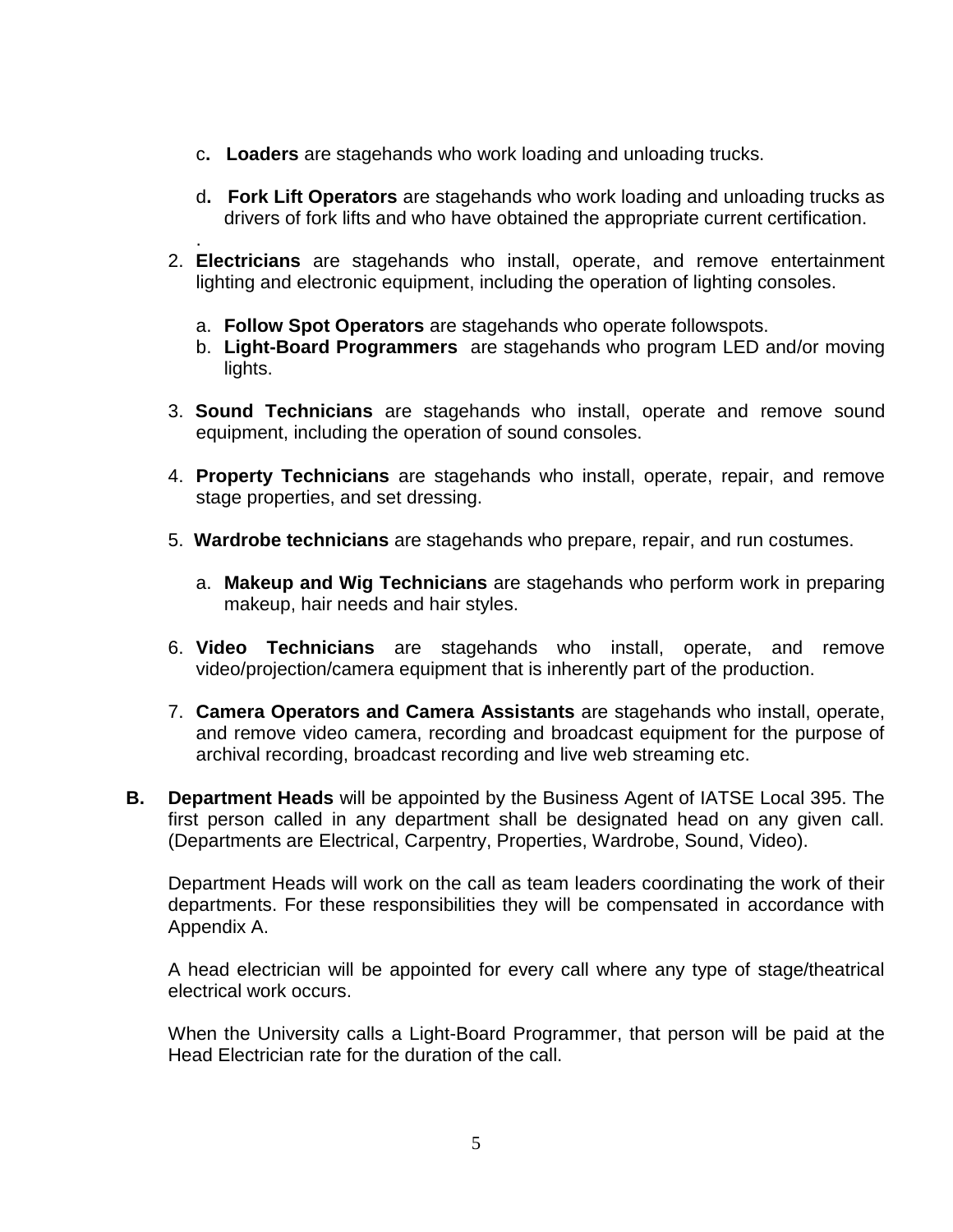**C**. A **Steward** will be appointed by the Business Agent of IATSE Local 395 for each call.

The responsibilities of the Steward will include recording and reporting the hours worked, and responsibility for the performance of each individual in the group. The Steward is the team leader for all department heads. The Steward cannot also be a department head. The Steward will report to the University. There will be only one Steward per venue per call.

Mutually agreed upon special requests or calls by the School of Music requiring 2 or less stagehands will not require a Steward. Special requests include construction, maintenance, or show installation.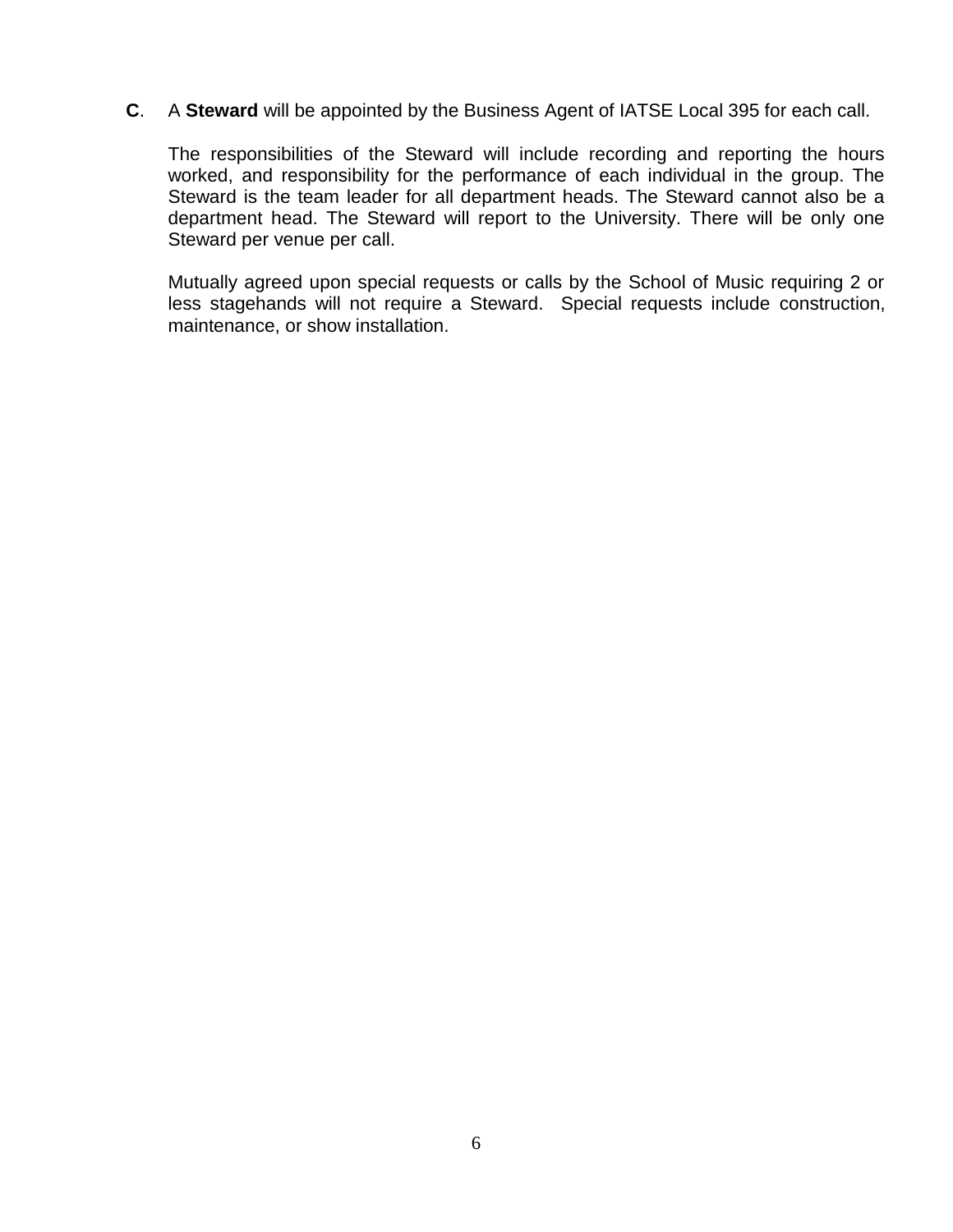There shall be two classifications of Stewards:

## **1. Steward Above the Call**:

In the event that any given call from the University requires 28 or more departmentalized IATSE Stagehands, or 18 or more non-departmentalized IATSE Stagehands, there shall be designated a Steward Above The Call, meaning in addition to the production required positions.

The Steward Above The Call will be compensated in accordance with Appendix A.

## **2. Working Steward**

The Working Steward will work on the call in their department for which he/she is called. For presentations where departments are not utilized, the Working Steward will function as Head of the Call and supervise all personnel.

The Working Steward will be compensated in accordance with Appendix A.

- **D. Hands** are stagehands who perform work across the customary departmental lines. Hands will be called for load in, performance, strike, changeover and work calls for presentations of "Music Only" concerts (i.e. jazz, popular music, rock & roll, country & western bands, contemporary music and classical music).
	- 1. When "Music Only" presentations require specialized services (such as wardrobe work, design work, projection work, camera work, etc.) those individuals will be called and organized under customary departmental lines and will be separate from the group of "Hands" called to work the event.
	- 2. Presentations that incorporate live music in conjunction with other theatrical elements (such as musical theater, dance, ballet and performance art pieces) do not qualify for the use of "Hands". Crews for these events must be organized according to customary departmental lines.
	- 3. The rate of pay shall be in accordance with Appendix A.
- **E.** An individual stagehand may also have a University appointment, performing work that may or may not relate to stagehand work. In any event, such an individual, when assigned to a call by IATSE, will be paid straight time for the call unless a premium is otherwise provided herein, regardless of the number of hours worked on the University appointment.
- **F.** The University is not required to accept an individual assigned by IATSE to a call. A verbal explanation of the reason(s) for a rejection will be given to the IATSE Business Representative, followed by the appropriate documentation. In the event the University predetermines the disqualification of an individual or, if an individual is disqualified for a period of time rather than an event, the University will notify the IATSE Business Representative in writing stating the reason(s) for disqualification.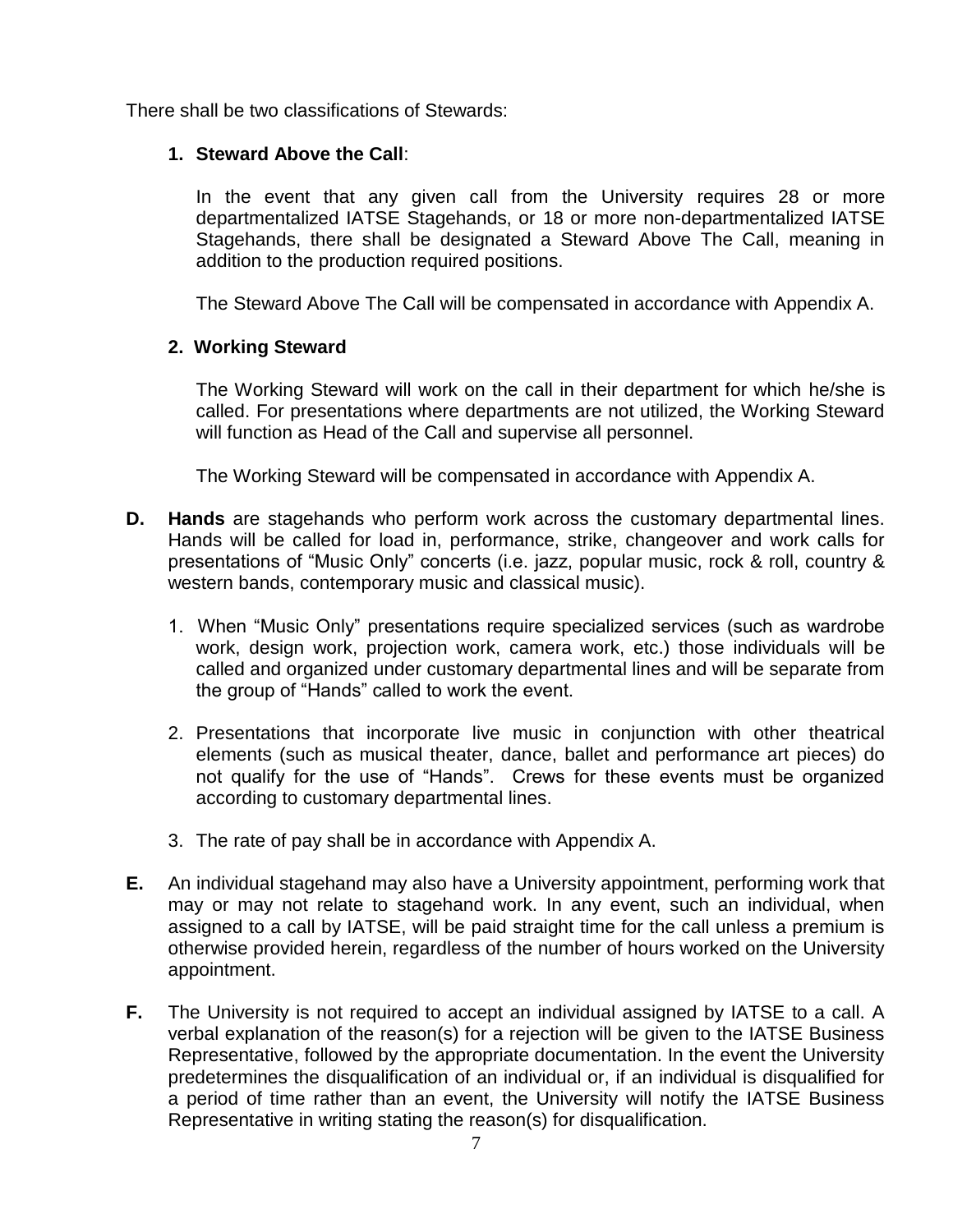In the event of a request for dismissal during a call, the University will provide a verbal explanation to the IATSE Business Representative or Steward of the call followed by the appropriate documentation.

## **III. CALLS AND CONDITIONS**

The call to work is a request to IATSE Local 395 to provide stagehands for a yellow card or non-yellow card event, or for general stage work, projection or other industry recognized work.

Calls to work shall be defined as follows:

- 1. Load-in/ work call, as further defined in D.
- 2. Technical Rehearsal, as further defined in E.
- 3. Performance, Final Dress Rehearsal or Show call (all work related to the operation of a presentation), as further defined in F.
- 4. Changeover call (changes in any of the physical and/or electrical aspects of the stage), as further defined in G.
- 5. Loader call, as further defined in H.
- 6. Load Out/ Strike call, as further defined in I.
- 7. Construction call, as further defined in J.

## **A. THE REQUEST**

- 1. The University will communicate in writing the estimated need for stagehands to the Business Representative at least twenty-eight (28) days prior to a performance for which stagehands are needed.
- 2. The Business Representative of IATSE will confirm the call in writing no later than twenty-one (21) days prior to the performance.
- 3. The University will endeavor to finalize the specific number of stagehands needed for the call at least one (1) week in advance. Any decrease in staffing between 48 and 24 hours of the call start time will result in the eliminated stagehands being paid a four (4) hour minimum.
- 4. Any decrease in staffing within 24 hours of the call start time will result in the eliminated stagehands being paid an equivalent of the call hours up to an eight (8) hour maximum. This payment is required regardless of the stagehands being present at the call.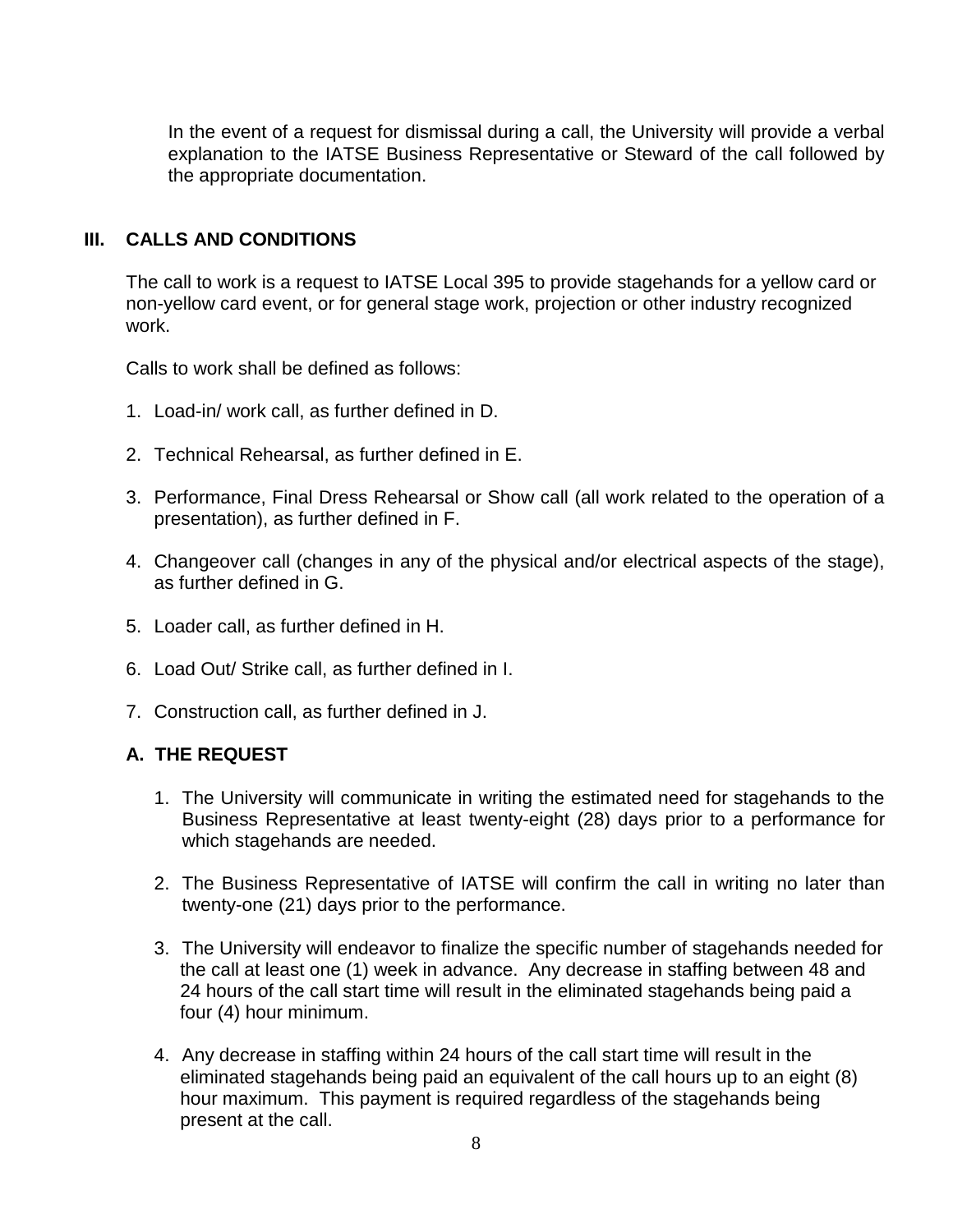5. A new call issued for an event, previously unscheduled with IATSE, within 48 hours of the call start time shall be billed at one and one-half times (1.5) the prevailing rate.

#### **B. CALL LOCATIONS**

Calls will be issued for presentations in theatres, any venues used for public performances, in theatre shops and theatrical storage facilities.

#### **C. STAFFING**

The following working conditions apply to all the calls defined in section III, unless further herein specified.

#### **1. Yellow Card**

Yellow card carrying events are an industry standard recognized by IATSE and the University as binding and acceptable.

- a. Traveling crew members will be allowed to perform their designated functions.
- b. IATSE will require local standbys for traveling crew members who choose to use house equipment, except for #1 Follow Spot.

#### **2. Non-Yellow Card**

Non-Yellow card events are an industry standard recognized by IATSE and the University. It is understood that IATSE will require local standbys for traveling crew members.

- a. The number of stagehands required for any Non-Yellow card call will be determined by show management and the University. The appropriate university management personnel will discuss this with the IATSE Business Representative when there is a question.
- b. Acts will be given leeway in the handling of personal equipment.

#### **3. Staffing - Professional / Academic Endeavors**

It is understood that University Productions is a blending of professional and academic endeavor; therefore, it is agreed that the parties will meet to discuss the staffing needs for such events.

#### **4. Staffing - Student Workers**

The University accepts full responsibility and liability for the assignment and scheduling of student workers on a call.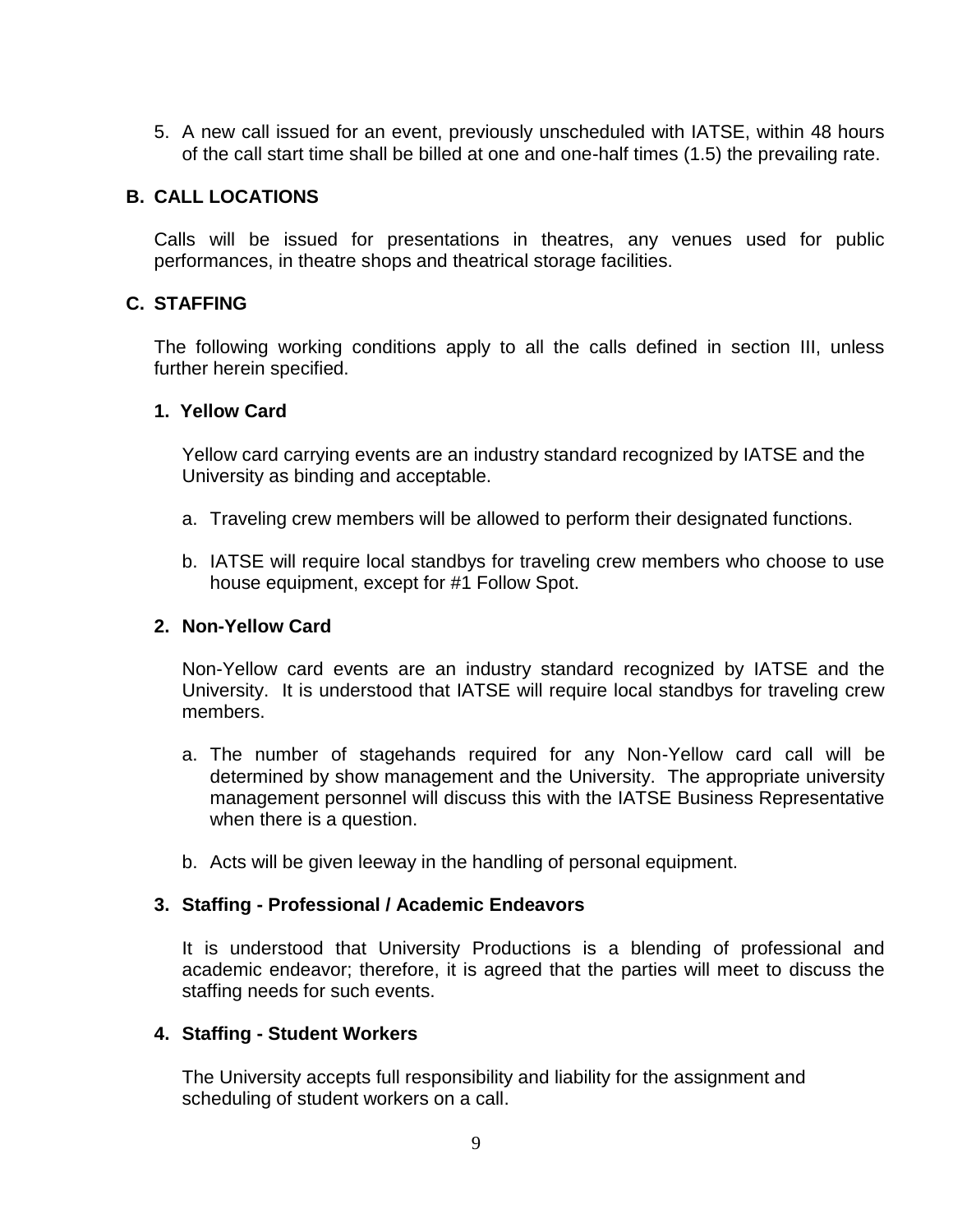- **5. Riggers, Loaders, and Fork Lift Operators** will be dismissed from a call by the carpentry department head or by the steward when the University determines that they are no longer needed.
- **6.** A department may be called and released independently of other departments. However, a department may not be reduced during a call except during a Load-out call (see III-I-4).

## **D. THE LOAD-IN/WORK CALL**

The Load-In/Work Call is defined as any pre-performance call requiring: 1) the unloading of trucks; 2) set-up and installation of scenery, scenic elements, and sound, video, and lighting systems; 3) costuming activities; 4) technical activities during rehearsals; 5) theatrical maintenance or work calls; and 6) other related activities.

- 1. The minimum call will be four (4) hours. The University may exercise the option of working an additional hour without penalty; i.e. fifth hour option.
- 2. For hands called back from meal break, the minimum call becomes eight (8) hours.
- 3. All other call backs will be considered a new call with a four (4) hour minimum.
- 4. Call backs are subject to the same meal penalties as other work calls outlined in item 6 in this section.
- 5. The University may not replace a stage hand on a job in order to avoid payment of higher rates. The same stagehand shall be kept on the job until its completion.
- 6. A meal break will occur after each five (5) hours worked, and that break will be mutually determined by the University, event management and the steward of the call.
	- a. If a meal is provided by the University, the break will be a minimum of one-half (1/2) hour with time paid at the prevailing rate.
	- b. If no meal is provided, there will be a minimum one (1) hour unpaid break.
	- c. If there is no break after five (5) hours, one (1) hour of straight time will be added to the prevailing rate, for each hour worked, until a meal break occurs.
	- d. Second Meal Break: Call backs scheduled within two (2) hours require a two (2) hour minimum. If more than a two hour break takes place then the call shall be a four hour minimum.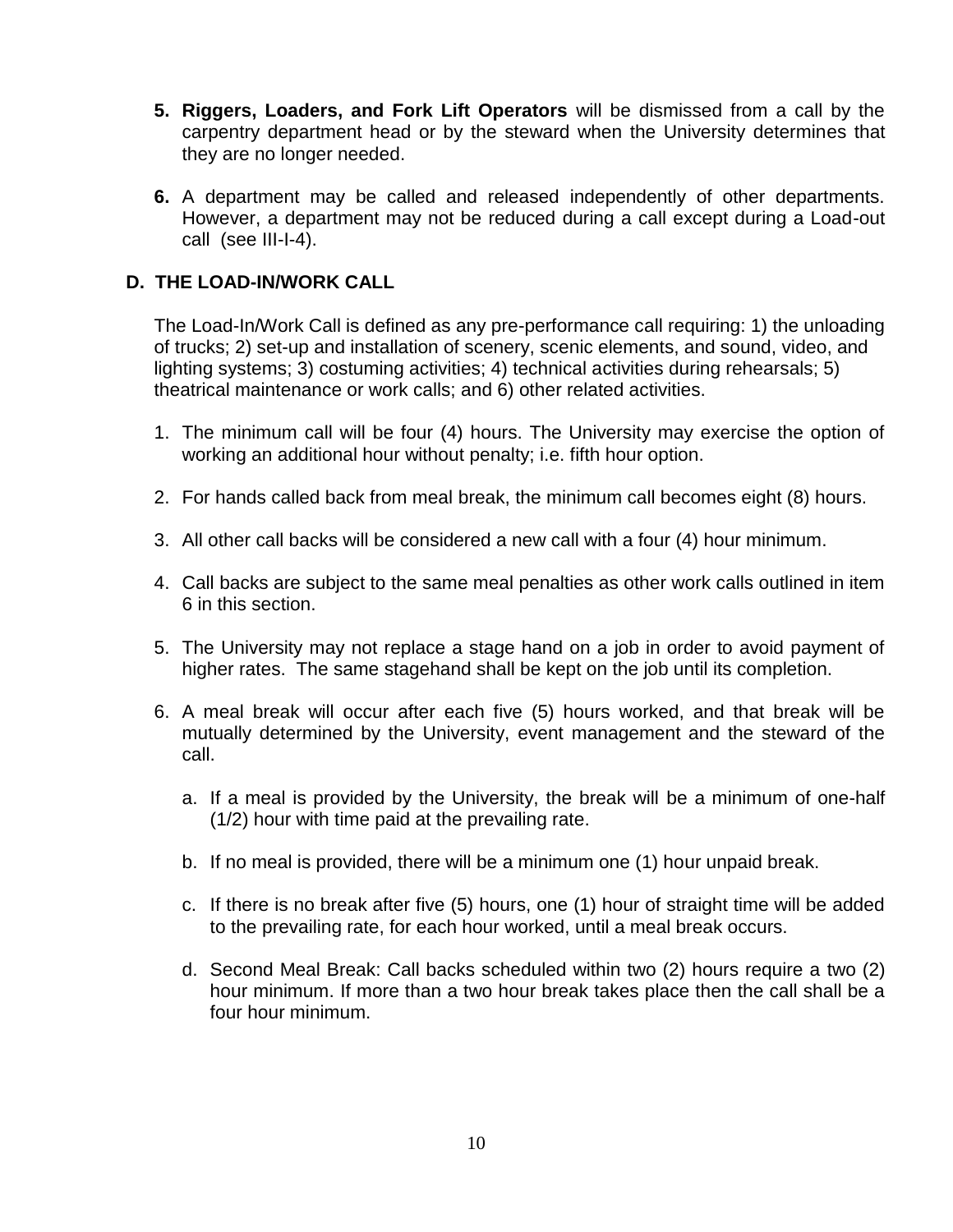- 7. Hourly rates shall be time and one half after eight (8) hours in any one day. Hourly rates for the hours between Midnight and 8:00 AM shall be two (2) times the applicable rate for actual hours worked and revert to the prevailing rate to satisfy minimum hours of the call.
	- a) Pre-show hours shall be included in this clause for the purpose of calculating overtime where applicable.
- 8. Stagehands working at overtime rates shall remain on overtime until they receive a rest period of not less than eight (8) hours before returning to work on the same production.
- 9. Scenery for University shows that are built in the University of Michigan campus shops may be loaded out of the shop and into a theatre on the University Ann Arbor Campus by the same crew, and will be considered one call.
	- a) This crew shall not be responsible for the dismantling of scenery in the shop, its preparation for travel, or any construction while scenery is in the shop.

Stage hands on the call will be designated as loader hands to assist university staff in the loading, unloading, and assembly of scenery and equipment, and/or the transportation of same between theatres, shops and storage. Such loader hands will be paid at the rate of 1.5 the prevailing rate for the duration of the call. If loading continues after a meal break, the stage hands will remain at Loader Hand rate for the entire call back.

10. While reduction of a department's crew size between contiguous calls during a loadin/work call cannot be required by the University, adjustments may be made between day calls (or after a minimum eight [8] hours rest) for the purpose of conforming to the work at hand with consultation of the Steward and/or the Business Representative of IATSE.

## **E. TECHNICAL REHEARSALS**

- 1. Technical Rehearsals do not approximate real time audience conditions (i.e. Cue-To-Cue; Stop/Start; No full wardrobe).
	- a. Minor maintenance and/or touch-up work pertaining to the Technical Rehearsal will be allowed when the Steward of the Call and the University agree upon the scope of the work.
- 2. The minimum call shall be four (4) hours.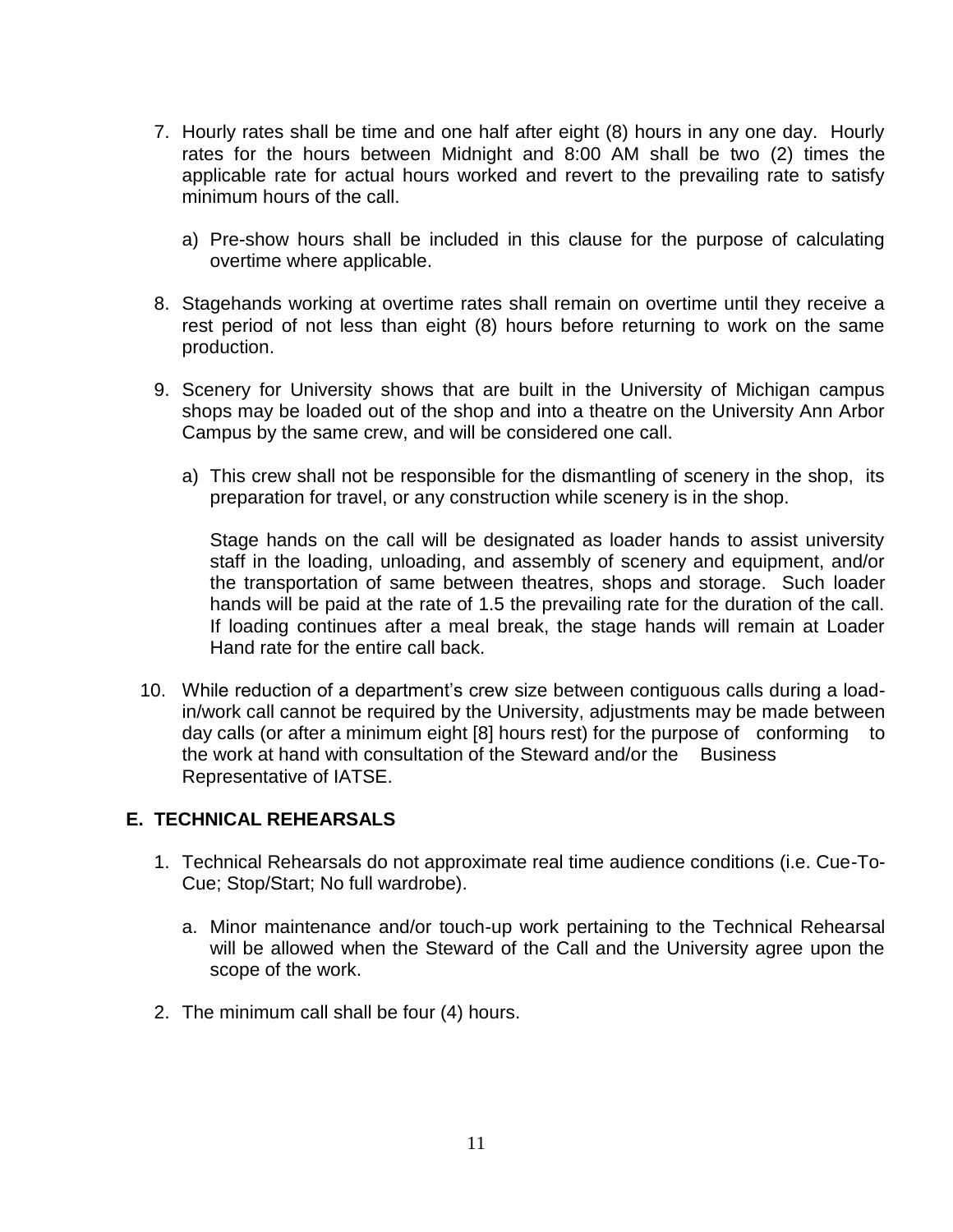## **F. THE PERFORMANCE CALL**

- 1. A performance call is a call for the specific purpose of the presentation of a performance or preview for an audience, or a final dress rehearsal intended to approximate audience conditions.
	- a. When no audience will be present for a Final Dress rehearsal, the "curtain up" time may be adjusted to allow for minor work such as curtain call rehearsal or performer preparation without requiring pre-show hours, provided the call does not exceed four (4) hours.
- 2. A performance call is four (4) hours with the call beginning at one-half (1/2) hour before the scheduled performance time.
	- a. Time worked on a performance call in excess of four (4) hours shall be paid at time and one half the prevailing hourly rate.
	- b. Time worked prior to one-half (1/2) hour before the performance call shall be paid at the prevailing rate and does not accrue toward the four (4) hour show call. However pre-show hours may be included in total Load-in/Work call hours for the purpose of calculating overtime when applicable.
	- c. Time worked prior to one-half (1/2) hour before the performance call shall not exceed two (2) hours.
- 3. Compensation for a performance call is a flat fee in accordance with Appendix A.
- 4. Compensation for back-to-back performances, whereby the show is repeated after an intermission to clear and refill the house, is a flat fee in accordance with Appendix A.
- 5. A "Youth/School" attraction is defined as a performance for a student or youth organization audience where a costs-only fee is charged to the school or organization, if any fee is charged at all.

Compensation for a single performance for Youth/School attractions with a total running time of seventy-five (75) minutes or less per show shall be a flat rate of \$95.00 per show for hands and \$105.00 per show for heads and stewards, on days when a second call for the same presentation is issued by the University within eight (8) hours of that performance. When no second call is issued by the University during an eight (8) hour period, a basic performance call will be compensated in accordance with Appendix A.

6. Compensation for back-to-back performances for Youth/School attractions with a total running time of seventy-five (75) minutes or less per show shall be a flat rate of \$95.00 per show for hands and \$105.00 per show for heads and stewards. Back-toback shows that run over seventy-five minutes in length will be compensated in accordance with Appendix A.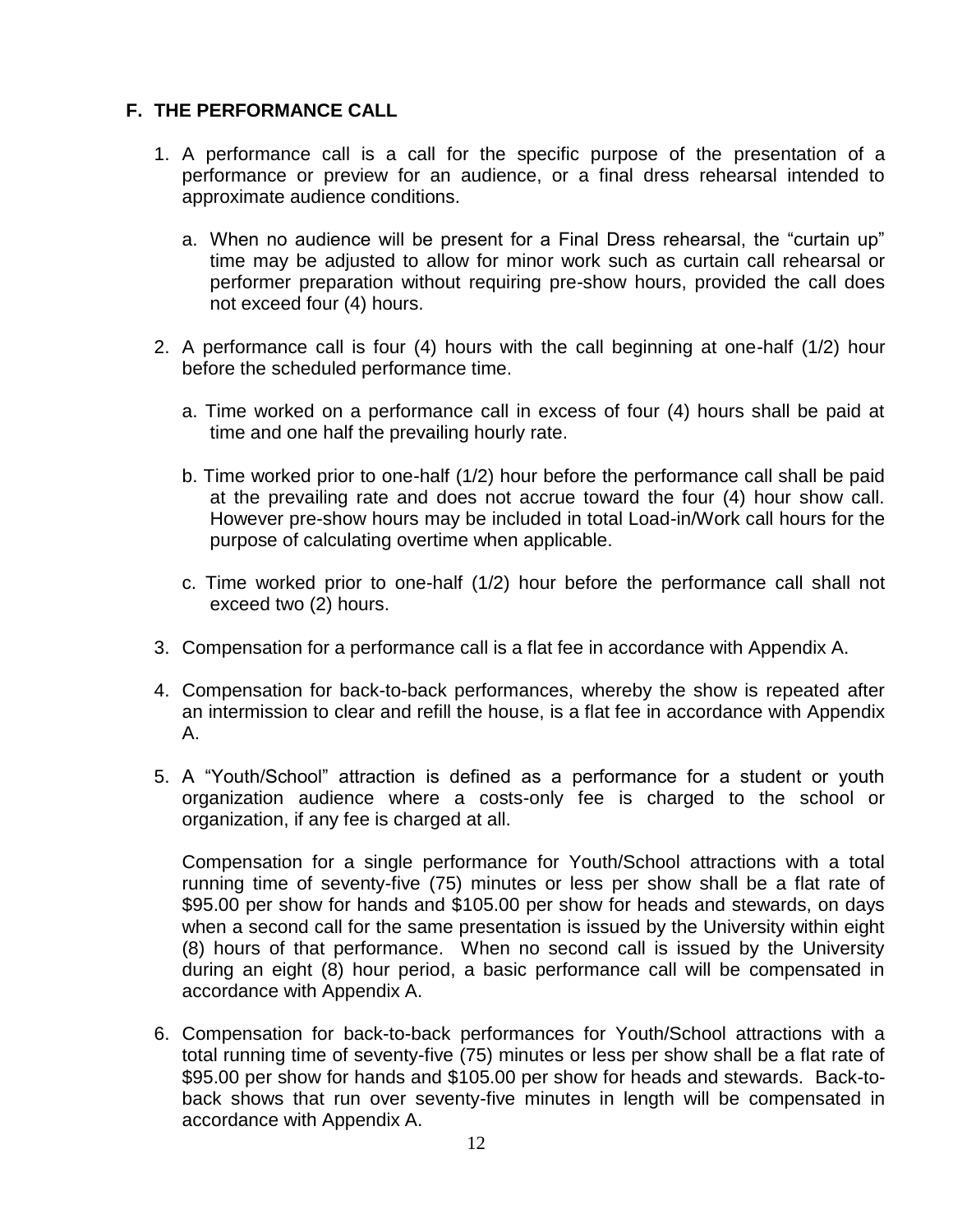## 7. Rackham Auditorium

For chamber music and lectures utilizing three (3) or fewer stagehands, and whose Load-In duration does not exceed 2 hours, the combined Load-In/Performance/Load-Out call shall be compensated at eight (8) hours, at the prevailing rate. In agreement with the IA Business Agent, this call type may be used at other venues.

8. "Continuity" is post-performance work required to maintain and or reset a production through multiple performances. Continuity is not intended to be used for changeover between different productions or substantial technical work. A continuity hour shall be paid at time and one half but is subject to prevailing rules such as time of day and meal penalties as applicable. The continuity hour begins at the time the event ends (curtain down). Any post-performance work requiring more than one hour will be a four hour minimum work call.

## **G. THE CHANGEOVER CALL**

The Changeover call is issued to facilitate the performance of a second complete piece of work by the same artist or company and requires the purchase of a second ticket for that performance.

IATSE and the University will meet to determine which post-performance calls will be designated Load-Out Calls and which shall be called Changeover Calls.

- 1. The minimum changeover call for all stagehands working the call is four (4) hours.
- 2. When the loading or unloading of vans or buses is necessary as part of a changeover call, then loader/hands may be added to the call. If truck loading is required, then the language under Loader Call would be applied.
- 3. The changeover call will be subject to the same meal break requirements as other calls explained in section III D 6.

## **H. THE LOADER CALL**

It is recognized by both parties that the loading and unloading of large and/or tightly packed trucks requires knowledge and skill of experienced loaders. Loaders or loader/hands shall be called for the purpose of the loading and unloading trucks, vans, buses and all other vehicles containing any and all entertainment/technical equipment to be used in productions presented by the University. Fork lift operators shall be called as required.

- 1. The Loader call will be a minimum of four (4) hours.
- 2. When an act arrives with no equipment other than a hand carried bag and/or hand carried musical instrument, no loaders shall be called, unless the Steward and the University concur otherwise.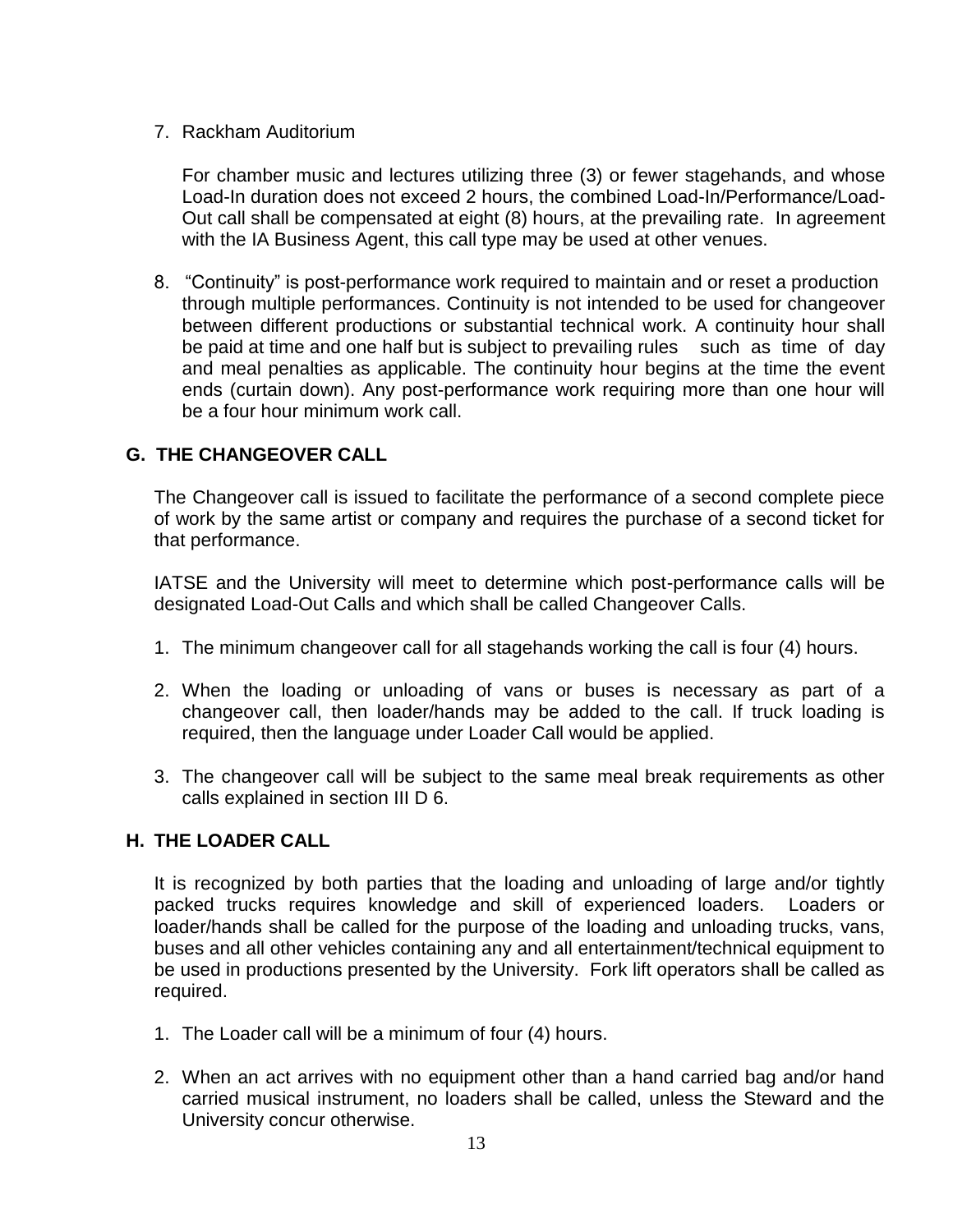- 3. When more than two (2) loaders are required, additional loaders shall be called in groups of two (2).
- 4. Loader/Hands may be called in place of separate loaders for trucks 26' feet or less in length or other conveyances. However, the loader/hand classification is not intended for productions that have large or densely packed trucks.
	- a. For trucks 14' or less, a minimum of 2 loaders or loader/hands will be called.
	- b. For trucks longer than 14', a minimum of 4 loaders will be called.
	- c. The Steward of the Call, with concurrence from the University, may designate any working stagehand as a loader/hand anytime during a call and all hours for that call will be paid at the loader/hand rate.
- 5. During the call, when equipment arrives in Presenter and/or Promoter's vehicles, the University shall discuss the need for loaders or loader/hands with the Business Representative or Steward of the Call.
- 6. Significant drop-shipped show equipment arriving in advance of the Load-in shall require loader/hands as agreed to by the University representative and the Business Representative.
- 7. The rate of pay for Loaders and Loader/Hands shall be in accordance with Appendix A.

## **I. THE LOAD-OUT/STRIKE CALL**

 The Load-Out/Strike call is defined as a post-performance call requiring the complete removal of an event from the theatre and the restoration of the theatre to its original condition. The Load-Out/Strike call will be determined prior to the release of the set-up crew.

- 1. The minimum Load-out call is four (4) hours at the prevailing hourly rate.
- 2. Stage-down calls following Load-out calls shall be a minimum of four (4) hours.
- 3. Time worked in excess of four (4) hours will be paid at time and one-half the prevailing hourly rate.
- 4. Should the Load-out call exceed four (4) hours, the number of stagehands on a departmentalized call may be reduced by department, only with mutual agreement between the University and the Steward of the call to a level of staffing appropriate to the amount of work remaining.
- 5. Should the Load-out call exceed four (4) hours, the number of stagehands on a nondepartmentalized call may be reduced, only with mutual agreement between the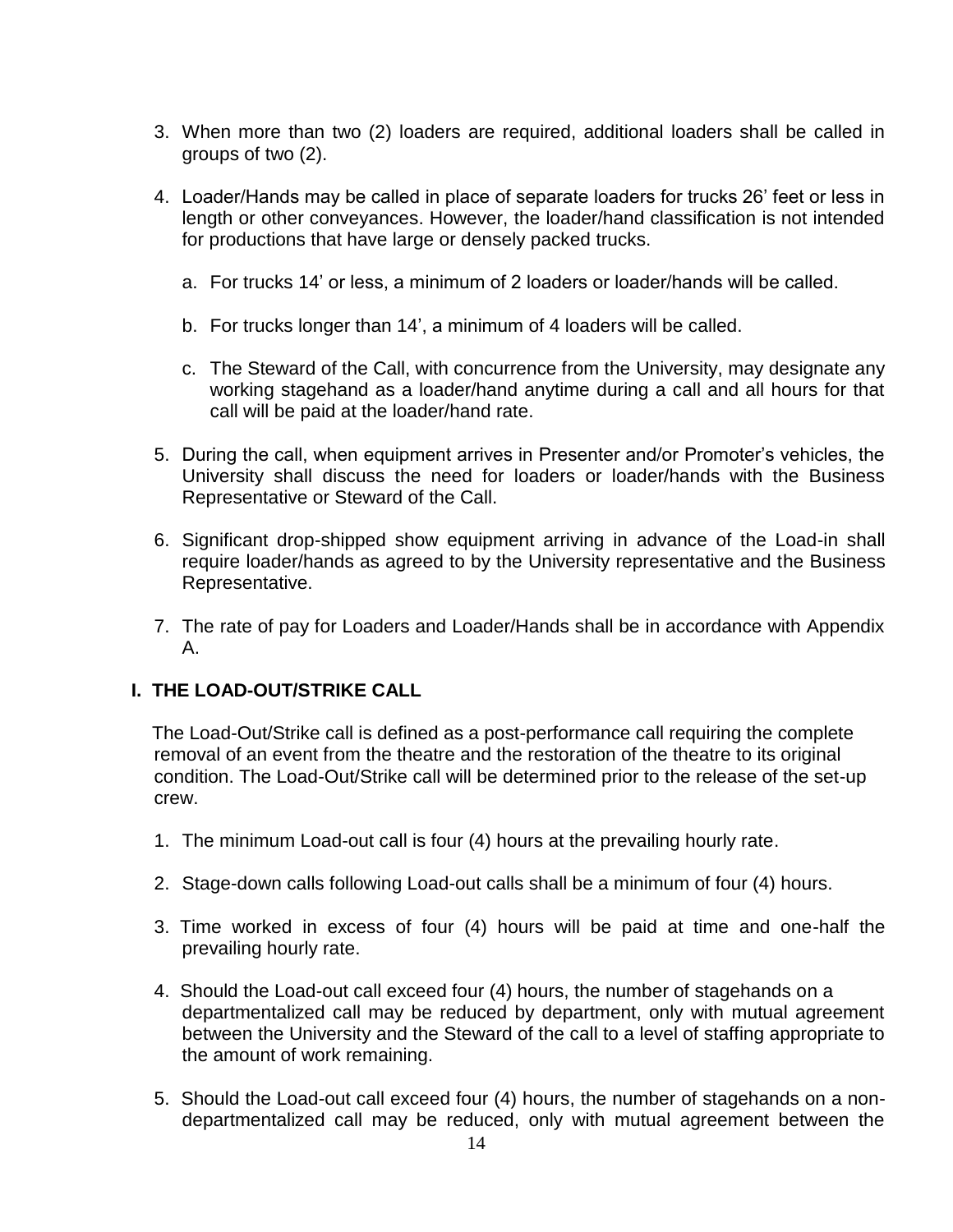University and the Steward of the call, to a level of staffing appropriate to the amount of work remaining.

- 6. Load-out call hours after 1:00 AM will be compensated at two (2) times the applicable rate for actual hours worked and revert to the prevailing rate to satisfy minimum hours of the call.
- 7. When deemed appropriate by both the University and the Steward, stagehands who are called to work a Load-out call and who have worked the Performance call that immediately precedes the Load-out call, will receive a one-half hour paid meal break immediately following the end of the performance. Food for this meal break will be provided by the University. The Load-out call shall commence upon completion of the one-half hour meal break.
- 8. While restoration of event spaces to their standard state of preparedness as possible is mutually expected, major equipment installations such as sound systems, dimming systems, trussing, flooring, staging, seating, followspots, and projectors may be left in place provided IATSE labor is called for removal of such installations when originally installed by IATSE.

## **J. THE CONSTRUCTION CALL**

Stagehands will be provided, as requested, to construct scenery, scenic elements, or electrical and sound systems.

- 1. The minimum call shall be (5) hours.
- 2. Overtime shall be paid at the rate of time and one-half for hours worked in excess of eight (8) hours in a day or forty (40) hours per week.
- 3. If there are two or fewer stagehands requested on a Construction call for the School of Music, except when a stagehand is requested by name, the stagehand will be paid at the stagehand base hourly rate for an eight (8) hour minimum, and not designated as a department head.

## **IV. OVERTIME**

- A. Overtime may not be compounded. However, for continuing work on the same event stagehands working on overtime shall remain on overtime until they receive a rest period of not less than eight (8) hours.
- B. A stagehand may not be replaced on a call in order to avoid payment of higher rates. The same stagehand must remain on the call until its completion.
- C. With exception of a Load-out call, stagehands assigned to all calls that begin on or after 12:00 midnight and before 6:00 a.m. will be paid at the rate of double time for that call.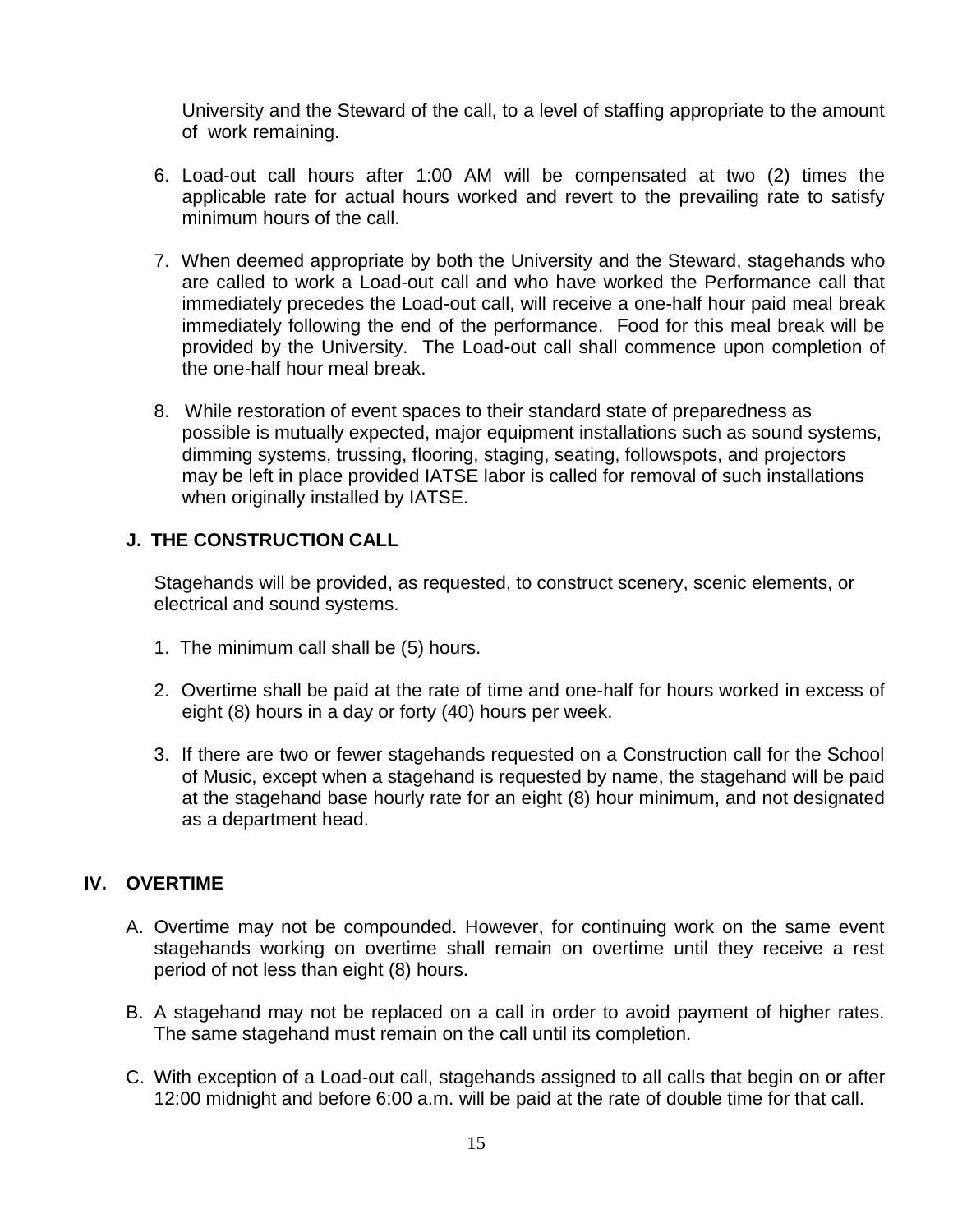- D. Stagehands assigned to a call beginning on or after 6:00 a.m. will be paid at the rate of double time for the hours between 6:00 a.m. and 8:00 a.m. with straight time for the rest of the call.
- E. Overtime premiums shall not be compounded or paid twice for the same time worked.

## **V. MISCELLANEOUS**

- A. On any call, coffee breaks or other allowed time breaks shall be arranged in accordance with the show production requirements and in a manner that will not impede the continuous work of the call. No Steward of the Call shall initiate a break without prior consultation and agreement with the University.
- B. The University Payroll Office will deduct an amount for dues determined by Local 395 to be deducted from stagehands' pay. The dues will be paid monthly to the Local.
- C. Stagehands who are hired to perform pre-production consultation shall be paid an hourly fee in accordance with Appendix A**.**
- D. IATSE will provide the University with a current list of stagehands who will be eligible to purchase parking permits at the prevailing rate. Parking permits and/or AVI device shall be purchased through the Office of Parking Operations, in accordance with Appendix B.

## **VI. RATE OF PAY & BENEFITS**

## **See Appendix A**

- A. Taxes will be withheld in accordance with State and Federal laws. It is the responsibility of the Business Representative of IATSE Local 395 to have all members forward to the University W-4 and I-9 forms as well as a waiver allowing the University to withhold union membership assessments. Failure of an IATSE member to file these forms will prevent UM from drafting his (her) paycheck.
- B. The University agrees, in addition to the attached wage schedule, to make contributions on behalf of each employee covered by this agreement to the IATSE National Benefits Funds.
- C. The University will make contributions on behalf of each employee for retirement annuity and health care in accordance with Appendix A. The contribution will be paid to the IATSE National Benefits Funds no later than the  $10<sup>th</sup>$  of the month for the previous month.
- D. Additionally, the University shall deduct four percent (4%) of the members' gross earnings each pay period.
	- 1. These deductions shall be treated by the University as trust funds belonging to the IATSE Local 395 and shall forward them to the Treasurer of IATSE Local 395 promptly. IATSE Local 395 shall indemnify and hold the University harmless from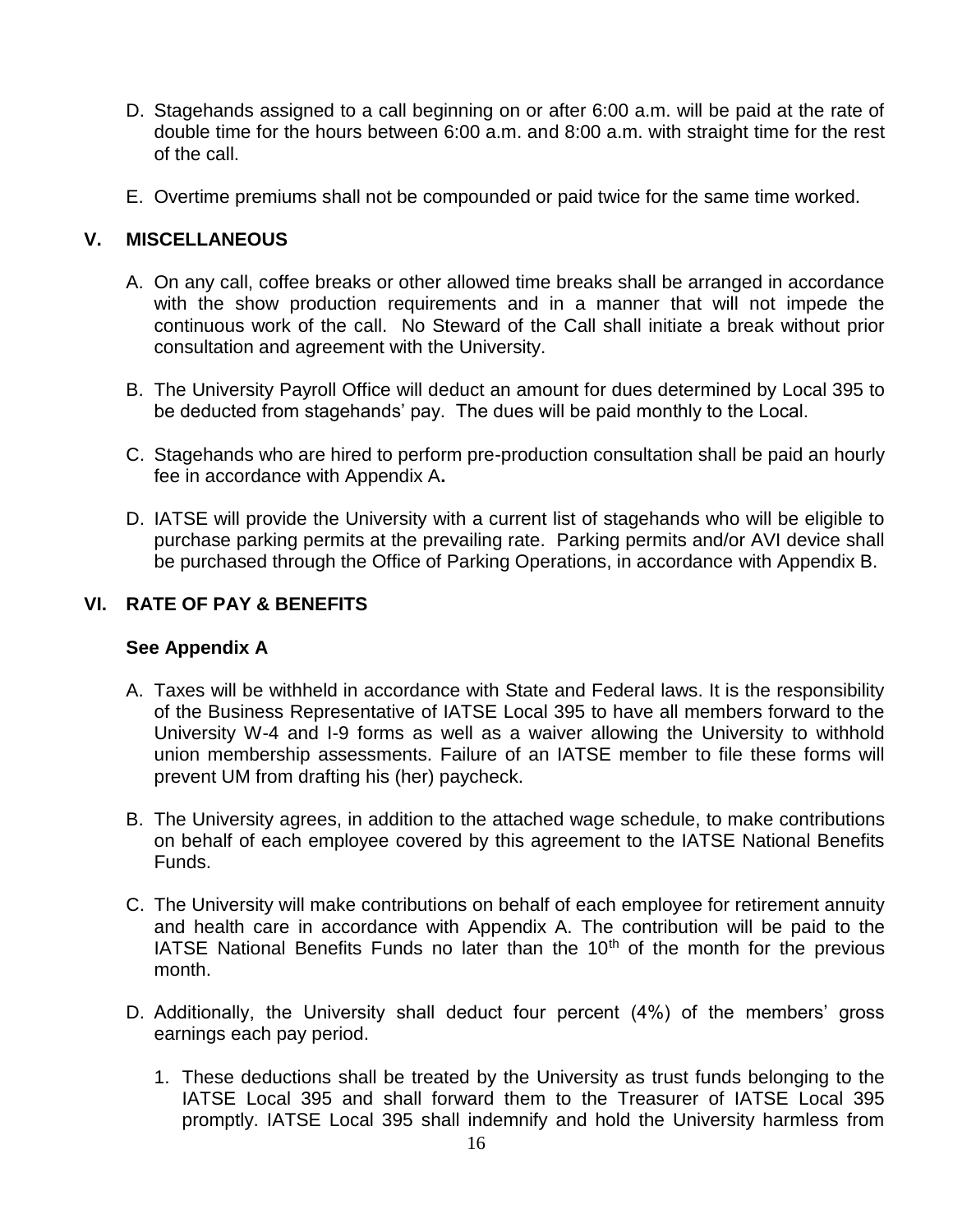any and all claims, demands, suits, or other forms of liability that may arise out of, or by reason of, action taken or not taken by the University in reliance upon any authorization or notification furnished to the University by the IATSE Local 395 for the purpose of complying with the provisions of this paragraph.

- E. Holidays will be recognized as: New Year's Eve Day, New Year's Day, Memorial Day, Independence Day, Labor Day, Thanksgiving Day, the day after Thanksgiving, and Christmas Day.
	- 1. For work on Holidays, the rates shall be double time the base rate.

## **VII. ADDITIONAL CONSIDERATIONS**

## **A. RIGHTS OF THE EMPLOYER**

Subject only to the limitations set forth in this agreement, or in any written supplement to this agreement, the University's right to manage its business shall be unimpaired.

## **B. COMMERCIAL TAPING/FILMING**

Commercial taping/filming shall be defined as taping for the express purpose of recording for distribution via broadcast, cable cast or other commercial media wherein individuals associated with the resulting program are compensated additionally. Any non-compensated distributed media such as broadcast, cable cast, podcast, web streaming will be considered non-commercial.

- 1. When a professional commercial company contracts with the University to provide a performance space only and the University has no profit or risk involvement, and taping is part of the event, the professional commercial company will be required to contract directly with IATSE Local 395 for their labor needs and will make payment through a bonded, certified payroll service.
- 2. If and when the University films or videotapes and/or audio tapes a performance for pay television, cable television, or broadcast television, or other commercial applications, then the University or the parties instigating the taping will contact IATSE Local 395 in regard to increased fees for the stagehands working on that particular event which is to be taped. It is therefore understood that the University will contact IATSE Local 395 when an event is to be recorded in one of the aforementioned fashions. Unless these arrangements are made in advance, no taping or filming will be permitted. It is also understood that this clause does not apply to archival or normal news and promotional taping for the express purpose of promoting the University at large.
	- a. It is an expectation of the University that IATSE Local 395 or its individual members, exercise their best efforts to advance our common interest in encouraging commercial filming by not violating local standards of fairness and reasonableness.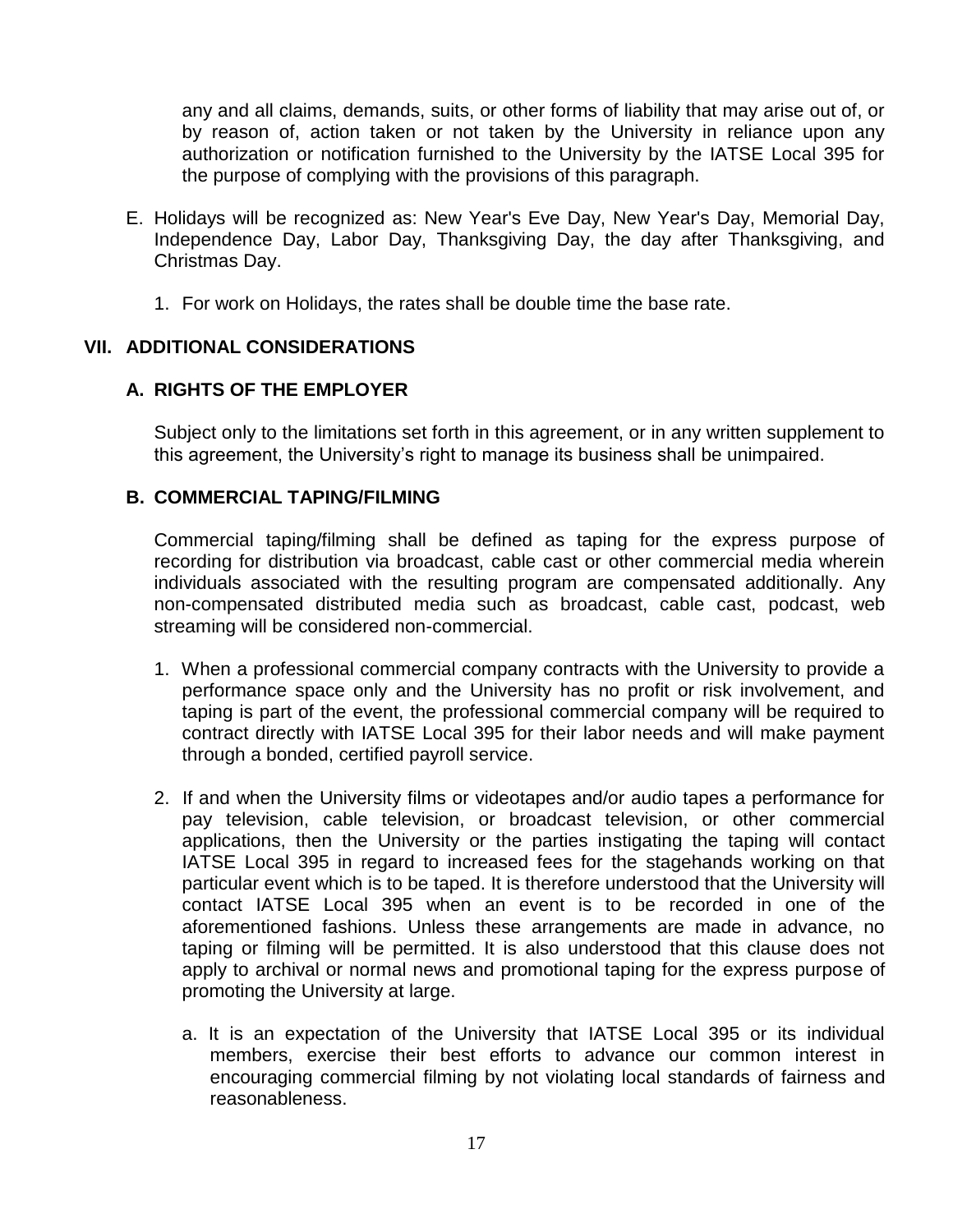- b. The payment of the University's taping premium shall be processed through the normal University payroll system.
- c. Rates for taping/filming will be at a 50% premium above prevailing rates in accordance with Appendix A.

## SEE APPENDIX A FOR RATES

## **C. SAFETY**

It is recognized that the practice of safety is the responsibility of both parties and all stagehands. In this regard, the University will continue to provide safe working conditions for stagehands during the hours of the call, and Local 395 will provide instruction and counsel to stagehands regarding safe work practices. It is the responsibility of stagehands to provide for their individual safety to the extent that they adhere to safe work practices, including but not limited to, the wearing of proper clothing and safe footwear, and to abide by University safety rules and regulations, including the wearing and use of safety equipment.

Further, the University and Local 395 will jointly consider written recommendations with respect to unsafe conditions or other safety ideas from either party or any individual stagehand. Should either party request a meeting to further discuss such concerns, arrangements will be made to hold a special conference with the bargaining agent to be held at a mutually convenient time.

A stagehand who is injured during a call shall report the injury to the steward or Department Head and to the University representative of the production as soon as possible. If the injury requires a doctor's care, arrangements will be made by the University to provide transportation to a medical facility. The injured stagehand shall be paid at the hourly rate for which he or she was being compensated when the injury occurred for the time lost from work provided he or she returns after treatment and finishes the call. If on doctor's orders, the stagehand is told not to return to work, the stagehand's pay shall cease upon the end of the call. In no event, however, shall the stagehand be paid for time beyond the end of the call, or for any overtime hours.

Stagehands who ignore or don't comply with safety requirements posted at the job site will be removed from the call and replaced. In order for the person(s) so removed to be considered for future work as a stagehand, a meeting will be held between the Business Representative of the Local – or a designated Union representative and an appropriate University representative prior to any future calls.

It is agreed that a joint Safety Review Committee will convene bi-annually to formulate and enforce safety standards and requirements.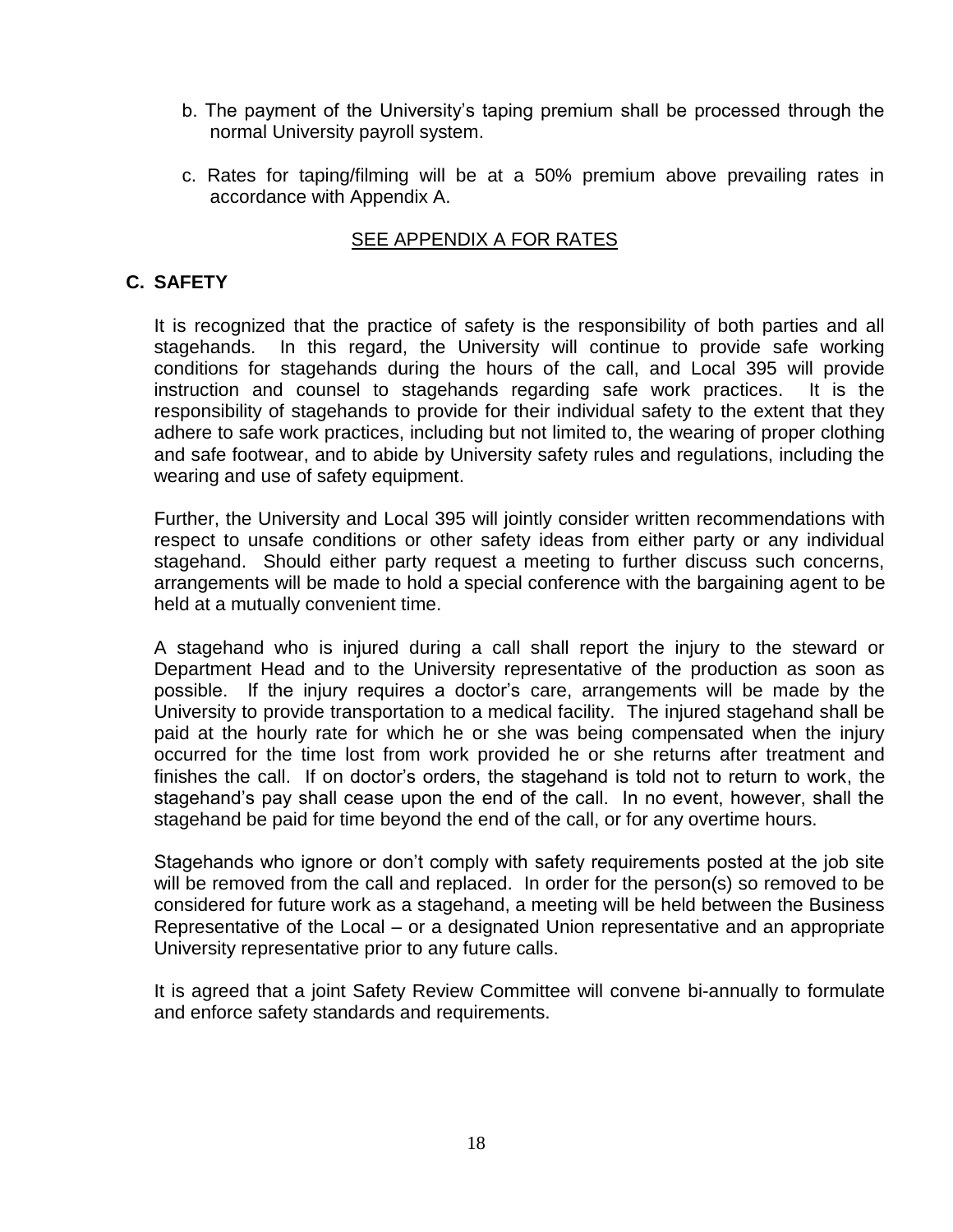## **VIII. CONCLUSION**

The University and IATSE Local 395 acknowledge that this agreement was prepared in good faith. Either party may initiate discussions for the purpose of resolving disagreements and clarifying the provisions of this agreement, at any time. Revisions, addenda, or the termination of the agreement will not be initiated until the parties have first discussed the issues, and come to agreement about same. At least thirty days prior to August 31, 2023, it shall be incumbent on either party to notify the other of any desired changes, alterations, deletions and or additions. If no such written notice is given, this agreement shall remain in effect from year to year, and may be changed only on August 31 of any given year. As IATSE Local 395 is a member of the International Alliance of Theatrical Stage Employees, Moving Picture Technicians, Artists and Allied Crafts of the United States and Canada, nothing in this agreement shall be construed to interfere with any obligation IATSE Local 395 owes at any time to its International Alliance.

All stagehands shall be assigned by IATSE Local 395. IATSE Local 395 shall recognize the skills and needs required by the University.

The Business Representative of IATSE Local 395 or an appointed representative, exhibiting satisfactory evidence of office or authority, shall be admitted to any University event at any time for the purpose of verifying adherence to this agreement.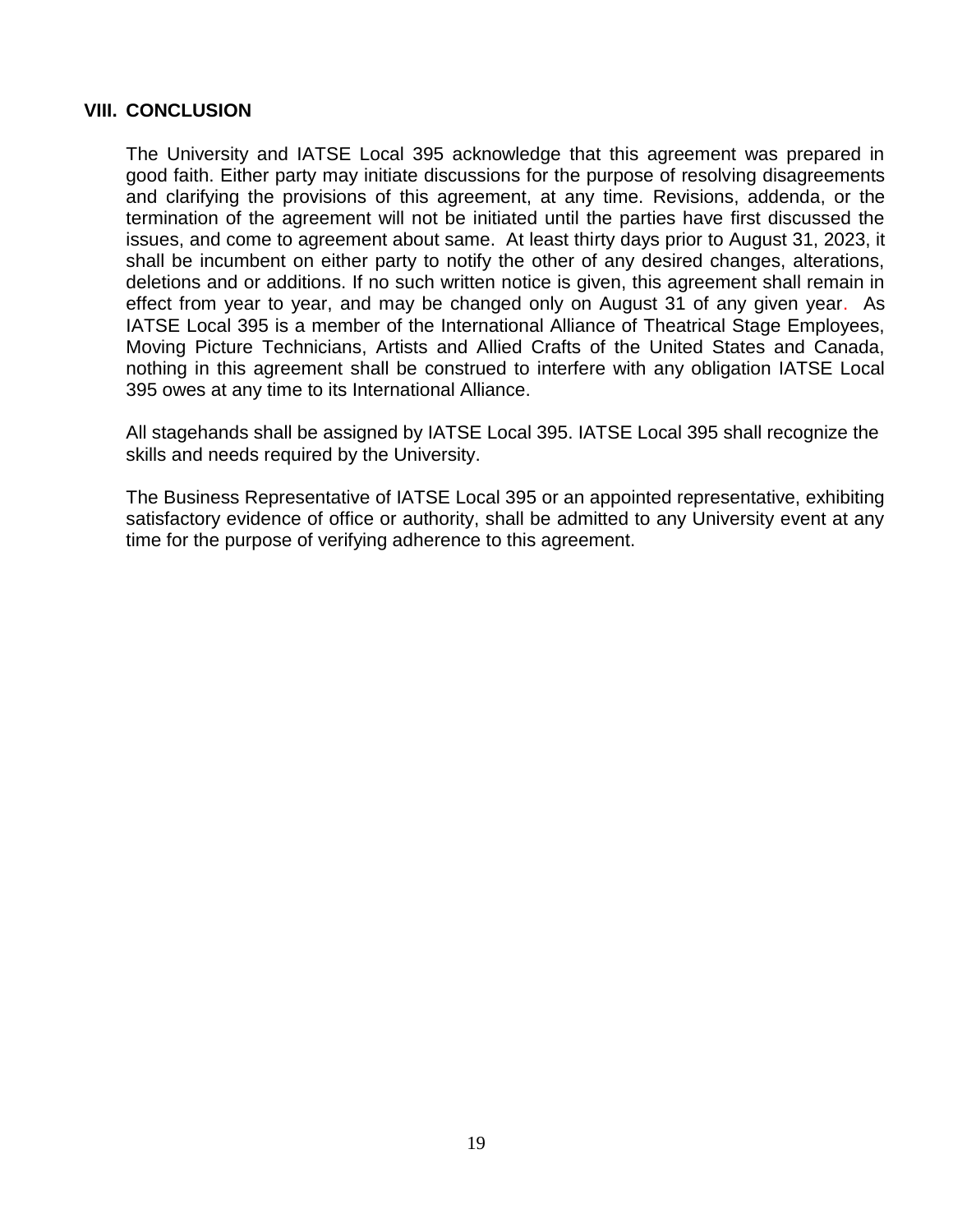For the Regents of For IATSE Local 395 The University of Michigan

**Sabrina G. Owen Dean Neeb**

Sabrina G. Owens

**Carmen Rodriguez Mark Berg** Carmen Rodriguez

**Jeffrey Beyersdorf Larry Olsen**

Jeffrey Beyersdorf **Lack Contact Contact Contact Contact Contact Contact Contact Contact Contact Contact Conta** 

**Jeffrey Kuras** Jeffrey Kuras

**Amanda Mengden** Amanda Mengden

**Paul Hunter**

Paul Hunter

**Samantha Musil**

Samantha Musil

**Rochelle Clark**

Rochelle Clark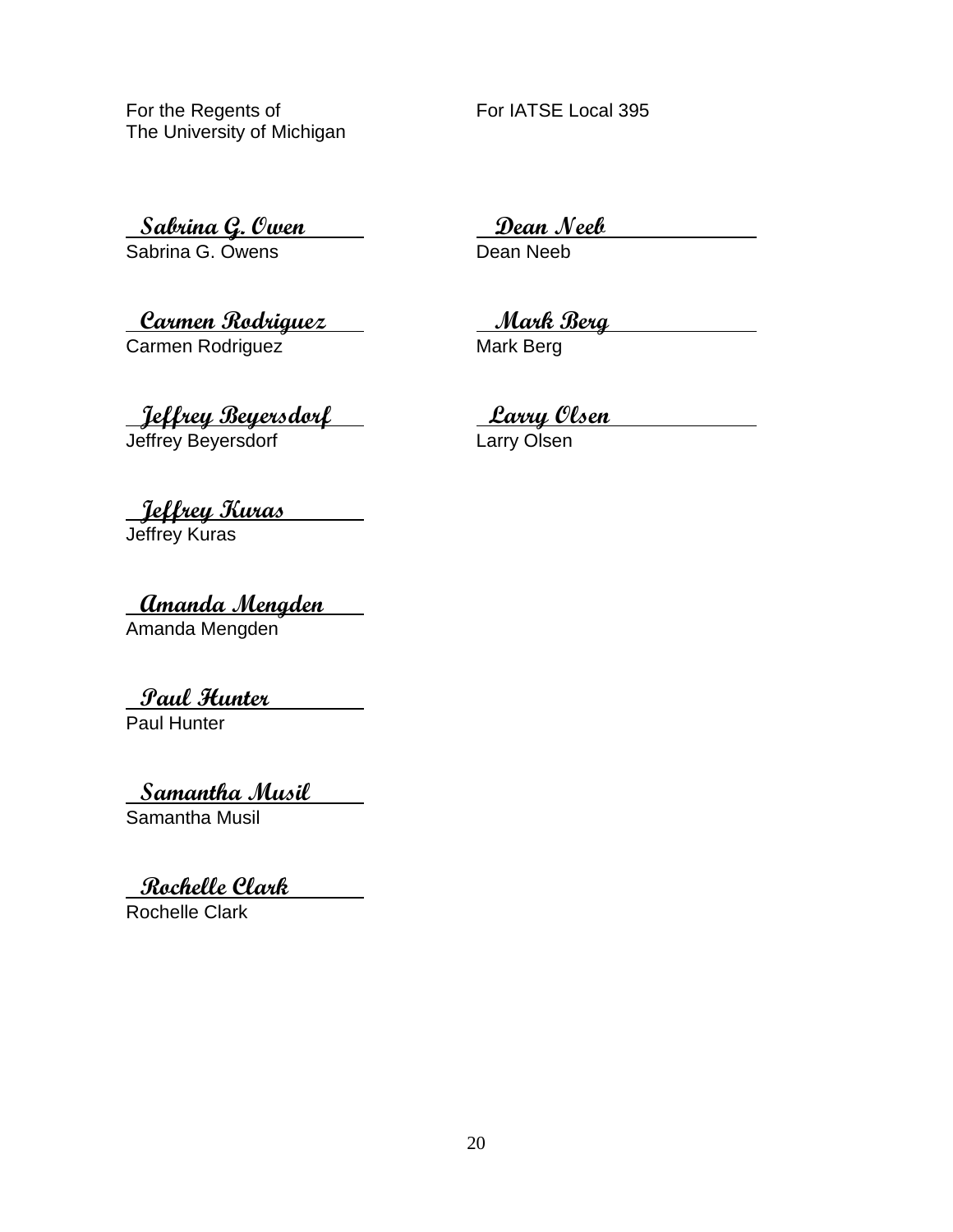| <b>APPENDIX A</b><br><b>RATE OF PAY</b>               |                     |                                           |                                                |                      |
|-------------------------------------------------------|---------------------|-------------------------------------------|------------------------------------------------|----------------------|
|                                                       |                     |                                           |                                                |                      |
|                                                       |                     |                                           |                                                |                      |
| <b>APPENDIX A:</b>                                    | <b>WAGE/HR</b>      | 18.00%<br><b>HEALTH</b><br><b>BENEFIT</b> | 10.00 %<br><b>BENEFIT</b><br><b>RETIREMENT</b> | <b>TOTAL</b>         |
| <b>Stewards</b>                                       |                     |                                           |                                                |                      |
| <b>Base Rate</b>                                      | \$28.20             | \$5.08                                    | \$2.82                                         | \$36.10              |
| Performance Call Rate                                 | \$154.98            | \$27.90                                   | \$15.50                                        | \$198.37             |
| Department Heads, Loaders, Follow spots               |                     |                                           |                                                |                      |
| <b>Base Rate</b>                                      | \$25.72             | \$4.63                                    | \$2.57                                         | \$32.92              |
| Performance Call Rate                                 | \$141.45            | \$25.46                                   | \$14.15                                        | \$181.06             |
| <b>Riggers</b>                                        |                     |                                           |                                                |                      |
| <b>Base Rate</b>                                      | \$30.32             | \$5.46                                    | \$3.03                                         | \$38.81              |
| Performance Call Rate                                 | \$166.76            | \$30.02                                   | \$16.68                                        | \$213.45             |
| <b>Stagehands</b>                                     |                     |                                           |                                                |                      |
| <b>Base Rate</b>                                      | \$22.05             | \$3.97                                    | \$2.21                                         | \$28.22              |
| <b>Performance Call Rate</b>                          | \$121.21            | \$21.82                                   | \$12.12                                        | \$155.15             |
|                                                       |                     |                                           |                                                |                      |
| <b>Youth Performance</b>                              |                     |                                           |                                                |                      |
| Flat Rate: Head/Stew                                  | \$107.63            | \$19.37                                   | \$10.76                                        | \$137.77             |
| Back to Back Flat rate                                | \$215.25            | \$38.75                                   | \$21.53                                        | \$275.52             |
| Flat Rate: Stagehand<br><b>Back to Back Flat rate</b> | \$97.38<br>\$194.75 | \$17.53<br>\$35.06                        | \$9.74<br>\$19.48                              | \$124.65<br>\$249.28 |
|                                                       |                     |                                           |                                                |                      |
| <b>Pre-Production/Project Advancing</b>               |                     |                                           |                                                |                      |
| <b>Base Hourly Rate</b>                               | \$36.93             | \$6.65                                    | \$3.69                                         | \$47.27              |
| <b>Rackham Productions: 3 or Less Staff</b>           |                     |                                           |                                                |                      |
| 8 HR Minimum of Prevailing Rate                       |                     |                                           |                                                |                      |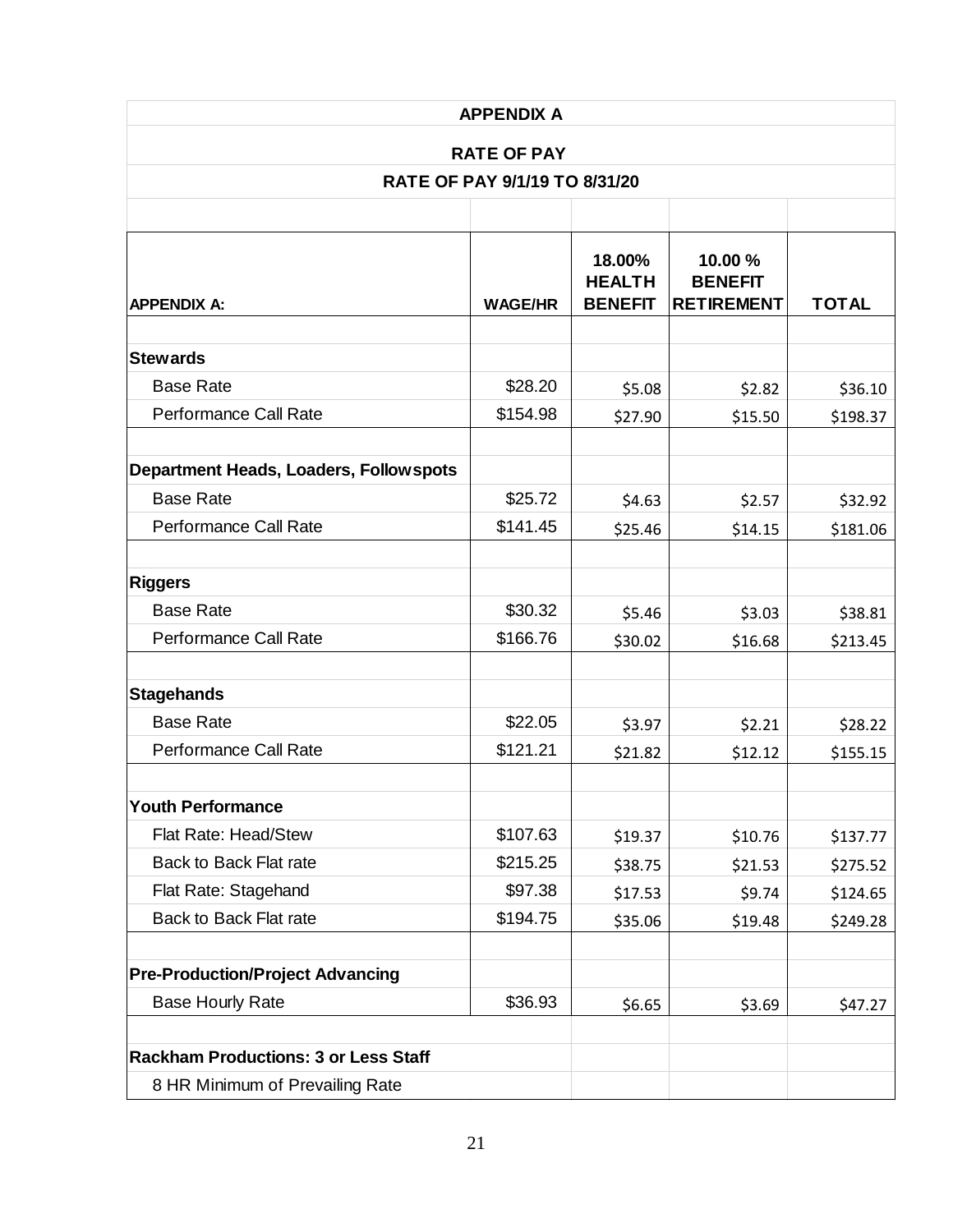| <b>APPENDIX A</b>                                   |                |                                           |                                                |              |
|-----------------------------------------------------|----------------|-------------------------------------------|------------------------------------------------|--------------|
| <b>RATE OF PAY</b><br>RATE OF PAY 9/1/20 TO 8/31/21 |                |                                           |                                                |              |
|                                                     |                |                                           |                                                |              |
| <b>APPENDIX A:</b>                                  | <b>WAGE/HR</b> | 18.00%<br><b>HEALTH</b><br><b>BENEFIT</b> | 10.00 %<br><b>BENEFIT</b><br><b>RETIREMENT</b> | <b>TOTAL</b> |
| <b>Stewards</b>                                     |                |                                           |                                                |              |
| <b>Base Rate</b>                                    | \$28.90        | \$5.20                                    | \$2.89                                         | \$36.99      |
| Performance Call Rate                               | \$158.85       | \$28.59                                   | \$15.89                                        | \$203.33     |
| <b>Department Heads, Loaders, Follow spots</b>      |                |                                           |                                                |              |
| <b>Base Rate</b>                                    | \$26.36        | \$4.74                                    | \$2.64                                         | \$33.74      |
| Performance Call Rate                               | \$144.99       | \$26.10                                   | \$14.50                                        | \$185.59     |
| <b>Riggers</b>                                      |                |                                           |                                                |              |
| <b>Base Rate</b>                                    | \$31.08        | \$5.59                                    | \$3.11                                         | \$39.78      |
| Performance Call Rate                               | \$170.93       | \$30.77                                   | \$17.09                                        | \$218.79     |
| <b>Stagehands</b>                                   |                |                                           |                                                |              |
| <b>Base Rate</b>                                    | \$22.60        | \$4.07                                    | \$2.26                                         | \$28.93      |
| Performance Call Rate                               | \$124.24       | \$22.36                                   | \$12.42                                        | \$159.03     |
| <b>Youth Performance</b>                            |                |                                           |                                                |              |
| Flat Rate: Head/Stew                                | \$110.32       | \$19.86                                   | \$11.03                                        | \$141.21     |
| Back to Back Flat rate                              | \$220.63       | \$39.71                                   | \$22.06                                        | \$282.41     |
| Flat Rate: Stagehand                                | \$99.81        | \$17.97                                   | \$9.98                                         | \$127.76     |
| Back to Back Flat rate                              | \$199.62       | \$35.93                                   | \$19.96                                        | \$255.51     |
| <b>Pre-Production/Project Advancing</b>             |                |                                           |                                                |              |
| <b>Base Hourly Rate</b>                             | \$37.85        | \$6.81                                    | \$3.79                                         | \$48.45      |
| <b>Rackham Productions: 3 or Less Staff</b>         |                |                                           |                                                |              |
| 8 HR Minimum of Prevailing Rate                     |                |                                           |                                                |              |
|                                                     |                |                                           |                                                |              |
|                                                     | 22             |                                           |                                                |              |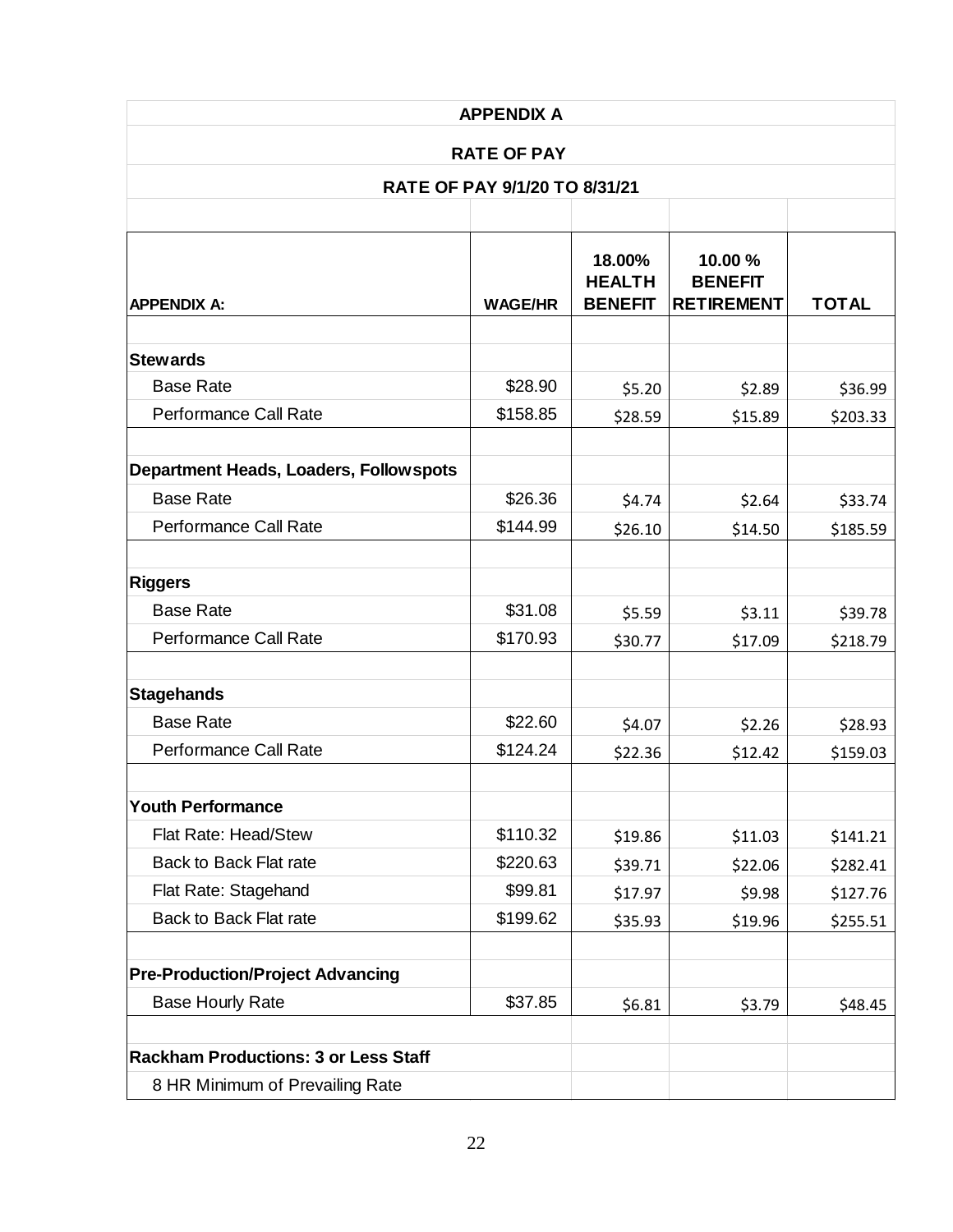| <b>APPENDIX A</b>                              |                               |                                           |                                                |              |
|------------------------------------------------|-------------------------------|-------------------------------------------|------------------------------------------------|--------------|
| <b>RATE OF PAY</b>                             |                               |                                           |                                                |              |
|                                                | RATE OF PAY 9/1/21 TO 8/31/22 |                                           |                                                |              |
|                                                |                               |                                           |                                                |              |
| <b>APPENDIX A:</b>                             | <b>WAGE/HR</b>                | 18.00%<br><b>HEALTH</b><br><b>BENEFIT</b> | 10.00 %<br><b>BENEFIT</b><br><b>RETIREMENT</b> | <b>TOTAL</b> |
| <b>Stewards</b>                                |                               |                                           |                                                |              |
| <b>Base Rate</b>                               | \$29.65                       | \$5.34                                    | \$2.97                                         | \$37.95      |
| Performance Call Rate                          | \$162.83                      | \$29.31                                   | \$16.28                                        | \$208.42     |
| <b>Department Heads, Loaders, Follow spots</b> |                               |                                           |                                                |              |
| <b>Base Rate</b>                               | \$27.02                       | \$4.86                                    | \$2.70                                         | \$34.59      |
| Performance Call Rate                          | \$148.61                      | \$26.75                                   | \$14.86                                        | \$190.22     |
| <b>Riggers</b>                                 |                               |                                           |                                                |              |
| <b>Base Rate</b>                               | \$31.85                       | \$5.73                                    | \$3.19                                         | \$40.77      |
| Performance Call Rate                          | \$175.20                      | \$31.54                                   | \$17.52                                        | \$224.26     |
| <b>Stagehands</b>                              |                               |                                           |                                                |              |
| <b>Base Rate</b>                               | \$23.15                       | \$4.17                                    | \$2.32                                         | \$29.63      |
| Performance Call Rate                          | \$127.34                      | \$22.92                                   | \$12.73                                        | \$163.00     |
| <b>Youth Performance</b>                       |                               |                                           |                                                |              |
| Flat Rate: Head/Stew                           | \$113.07                      | \$20.35                                   | \$11.31                                        | \$144.73     |
| <b>Back to Back Flat rate</b>                  | \$226.15                      | \$40.71                                   | \$22.62                                        | \$289.47     |
| Flat Rate: Stagehand                           | \$102.30                      | \$18.41                                   | \$10.23                                        | \$130.94     |
| <b>Back to Back Flat rate</b>                  | \$204.61                      | \$36.83                                   | \$20.46                                        | \$261.90     |
| <b>Pre-Production/Project Advancing</b>        |                               |                                           |                                                |              |
| <b>Base Hourly Rate</b>                        | \$38.80                       | \$6.98                                    | \$3.88                                         | \$49.66      |
| <b>Rackham Productions: 3 or Less Staff</b>    |                               |                                           |                                                |              |
| 8 HR Minimum of Prevailing Rate                |                               |                                           |                                                |              |
|                                                |                               |                                           |                                                |              |
|                                                | 23                            |                                           |                                                |              |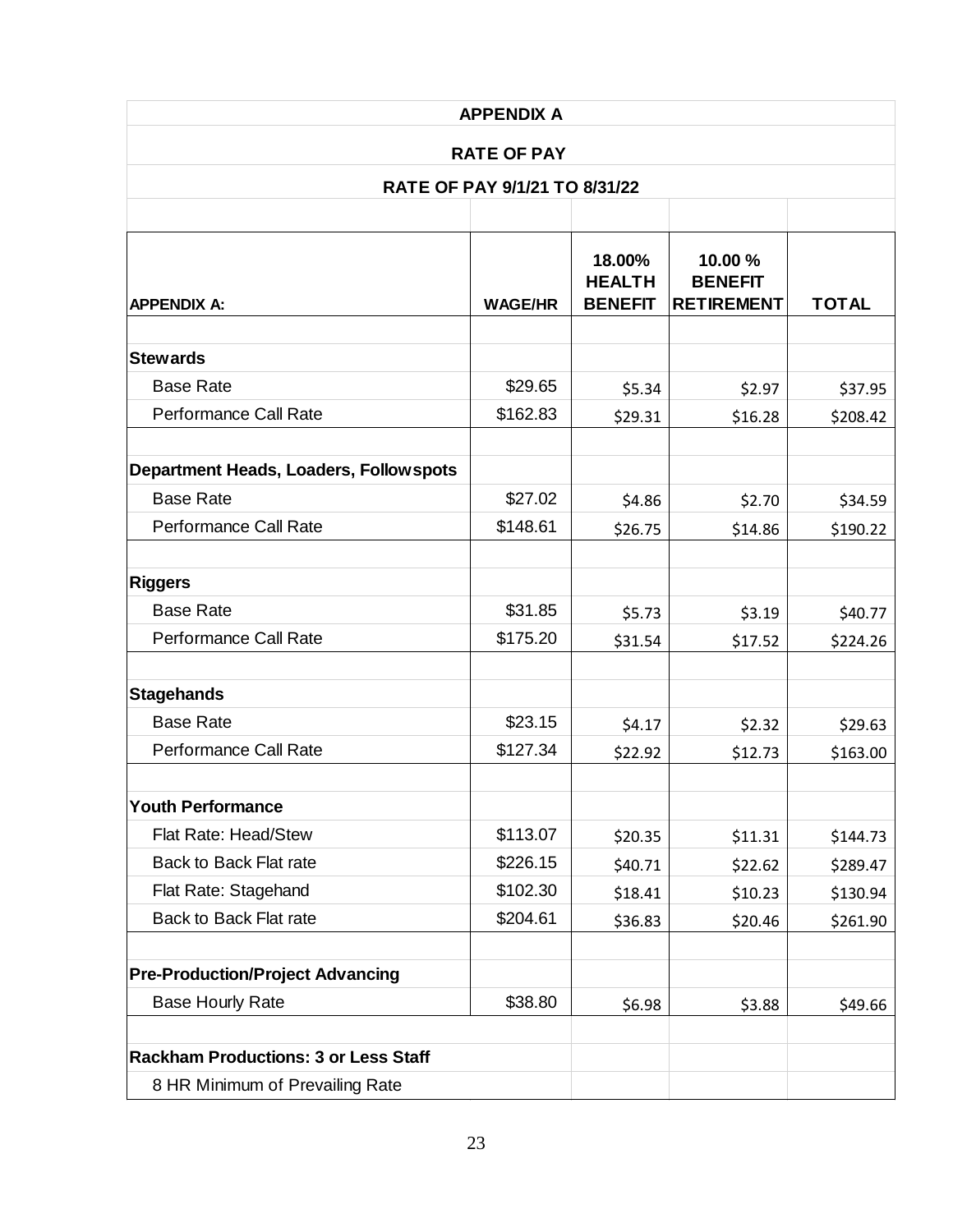| <b>APPENDIX A</b><br><b>RATE OF PAY</b><br>RATE OF PAY 9/1/22 TO 8/31/23 |               |                                                            |                                                            |  |                |                                           |                                                |              |
|--------------------------------------------------------------------------|---------------|------------------------------------------------------------|------------------------------------------------------------|--|----------------|-------------------------------------------|------------------------------------------------|--------------|
|                                                                          |               |                                                            |                                                            |  | <b>WAGE/HR</b> | 18.00%<br><b>HEALTH</b><br><b>BENEFIT</b> | 10.00 %<br><b>BENEFIT</b><br><b>RETIREMENT</b> | <b>TOTAL</b> |
|                                                                          |               |                                                            |                                                            |  |                |                                           |                                                |              |
| \$30.40                                                                  |               |                                                            | \$38.91                                                    |  |                |                                           |                                                |              |
| \$166.90                                                                 | \$30.04       | \$16.69                                                    | \$213.63                                                   |  |                |                                           |                                                |              |
|                                                                          |               |                                                            |                                                            |  |                |                                           |                                                |              |
| \$27.69                                                                  |               |                                                            | \$35.44                                                    |  |                |                                           |                                                |              |
| \$152.33                                                                 | \$27.42       | \$15.23                                                    | \$194.98                                                   |  |                |                                           |                                                |              |
|                                                                          |               |                                                            |                                                            |  |                |                                           |                                                |              |
| \$32.65                                                                  |               |                                                            | \$41.79                                                    |  |                |                                           |                                                |              |
| \$179.58                                                                 | \$32.32       | \$17.96                                                    | \$229.86                                                   |  |                |                                           |                                                |              |
|                                                                          |               |                                                            |                                                            |  |                |                                           |                                                |              |
|                                                                          |               |                                                            | \$30.40                                                    |  |                |                                           |                                                |              |
| \$130.53                                                                 | \$23.50       | \$13.05                                                    | \$167.08                                                   |  |                |                                           |                                                |              |
|                                                                          |               |                                                            |                                                            |  |                |                                           |                                                |              |
| \$115.90                                                                 |               |                                                            | \$148.35                                                   |  |                |                                           |                                                |              |
| \$231.80                                                                 |               |                                                            | \$296.70                                                   |  |                |                                           |                                                |              |
| \$104.86                                                                 | \$18.87       | \$10.49                                                    | \$134.22                                                   |  |                |                                           |                                                |              |
| \$209.72                                                                 | \$37.75       | \$20.97                                                    | \$268.44                                                   |  |                |                                           |                                                |              |
|                                                                          |               |                                                            |                                                            |  |                |                                           |                                                |              |
| \$39.77                                                                  | \$7.16        | \$3.98                                                     | \$50.91                                                    |  |                |                                           |                                                |              |
|                                                                          |               |                                                            |                                                            |  |                |                                           |                                                |              |
|                                                                          |               |                                                            |                                                            |  |                |                                           |                                                |              |
|                                                                          |               |                                                            |                                                            |  |                |                                           |                                                |              |
|                                                                          | \$23.75<br>24 | \$5.47<br>\$4.98<br>\$5.88<br>\$4.28<br>\$20.86<br>\$41.72 | \$3.04<br>\$2.77<br>\$3.27<br>\$2.38<br>\$11.59<br>\$23.18 |  |                |                                           |                                                |              |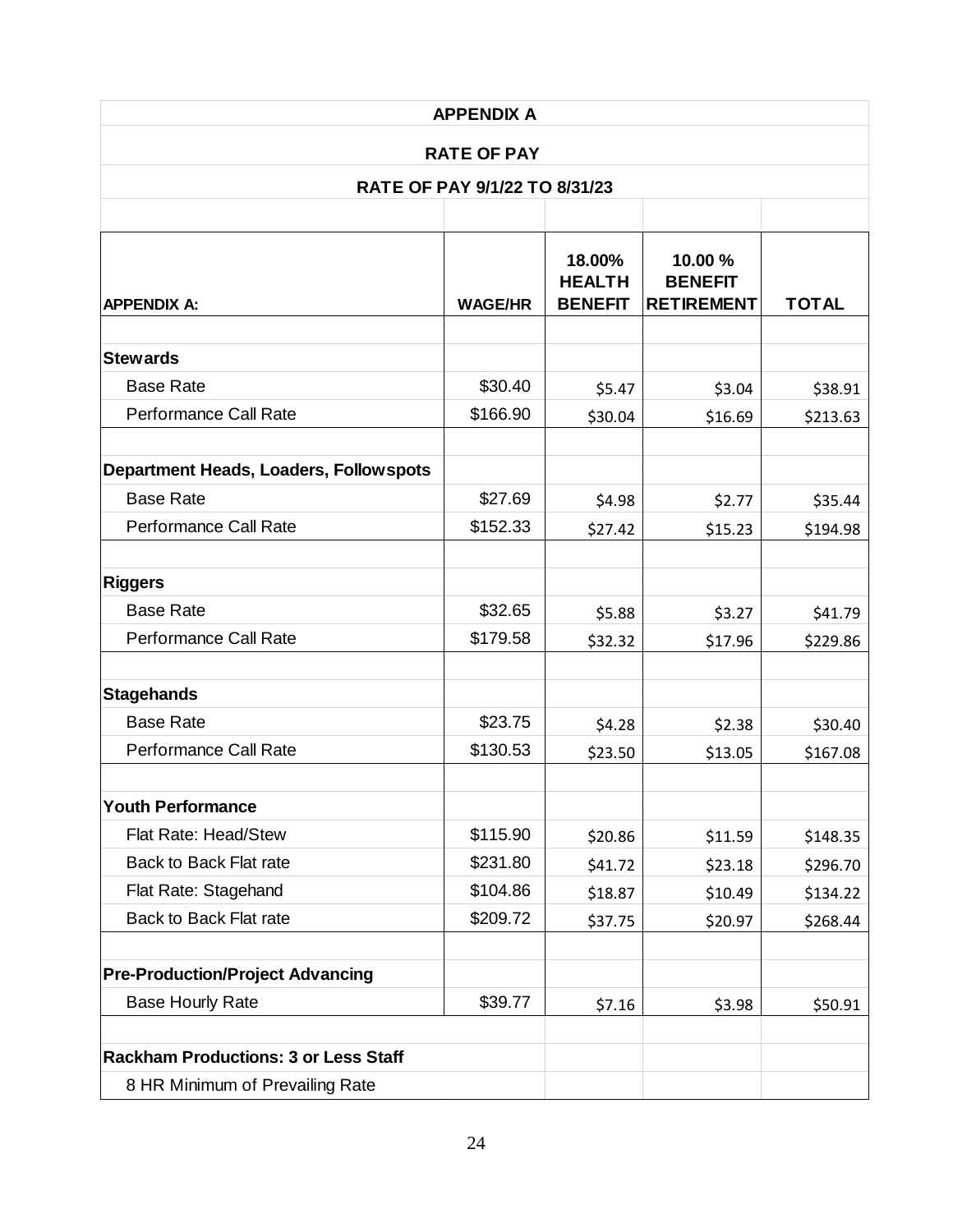## **APPENDIX B**

## **AGREEMENT WITH UM PARKING & TRANSPORTATION SERVICES ON**

## **DAILY PARKING FOR IATSE STAGEHANDS**

Stage hands are eligible for daily Blue parking at stagehand rate per day via an AVI device programmed with pre-paid parks or daily Scratch Off permits. A \$20 deposit is required for the AVI device, which is completely refundable when the device is returned to the Parking Services office located at 508 Thompson Street.

## *AVI Device with Pre-Paid Parks*

The Automatic Vehicle Identification (AVI) permits are used at the gate-controlled Blue parking area. The device is programmed with 'prepaid' parks purchased by the user. The access control system decrements one prepaid park off the AVI permit on each calendar day it is used, and then allows free access for the remainder of that same day, regardless how many entry and exits are made, or locations used.

AVI permits must be displayed on the vehicle front windshield to facilitate entry and exit from the structures and for enforcement purposes.

- Prepaid parks may be paid by cash, check or credit card. Payroll deductions for prepaid parks are not available.
- Once an AVI device has been obtained, prepaid parks may be purchased by phone (764-8291) when paying with a credit card (V/MC/D).
- There is no minimum purchase for prepaid parks on an AVI permit.
- Payment of a one-time, refundable, \$20 security deposit is required for the AVI permit. The deposit may be paid by payroll deduction.
- Daily AVI permits are light blue in color.

## *Scratch Off Permit Packs*

At surface lots, Scratch-Off permits are used for single-day parking. To use them, scratch off the silver coating to reveal the month, day and year. Then, hang the permit from the vehicle rear view mirror, front forward. When scratched, the date will appear in red lettering. Improperly scratched permits are invalid and will not be honored. Permits are valid at Blue, Yellow and